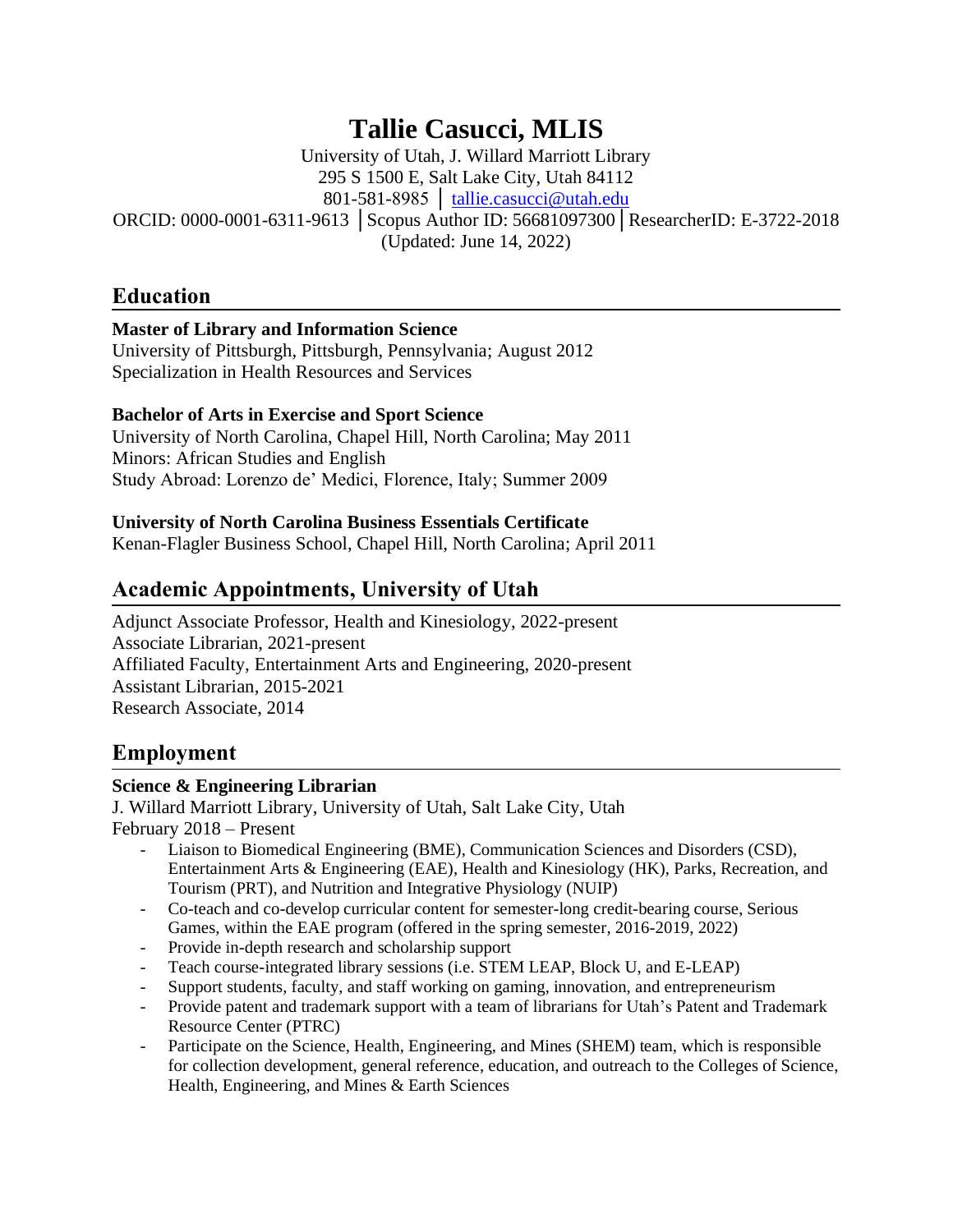- Work with research teams across campus on systematic reviews, scoping reviews, and other evidence synthesis projects with a team of librarians

#### **Innovation Librarian**

Spencer S. Eccles Health Sciences Library, University of Utah, Salt Lake City, Utah January 2015 – January 2018

- Supported students, faculty, and staff working on health-related gaming, innovation, medical devices, and entrepreneurism
- Mentored innovation fellows, student leaders, and other EHSL part-time employees
- Participated on teams responsible for literature searching, general reference, education, and outreach
- Peer-reviewed search strategies using PRESS Guidelines for the Systematic Review Core
- Planned innovation, technology, and gaming-related events
- Shared responsibility for social media promotion
- Supervised the library's first undergraduate internship. Danielle Haddad was the Communication Intern from January - June 2017.
- Co-taught and co-developed curricular content for semester-long credit-bearing course, Serious Games, within the EAE program (2016-2019)

### **Innovation and Research Associate**

Spencer S. Eccles Health Sciences Library, University of Utah, Salt Lake City, Utah January 2014 – December 2014

- Supported patrons developing medical games, applications, devices, and other innovative and entrepreneurial endeavors by informing them of relevant information resources
- Worked on internal library teams providing research information services, educational support, outreach, public services, and general reference
- Assisted Public Services supervisors trained new part-time employees, participated on the hiring committees, worked front public services desk as back-up, and developed new policies regarding equipment lending
- Promoted Library through social media and special events, such as a monthly Appy Hour

## **Research**

**Grants** (funded, unless otherwise noted)

- *Not funded:* **Casucci T**, and Wittmann RJ. August 1, 2022 July 31, 2024. Traversing Oral Histories to Podcast Platforms: Interviews with Rock Climbers. University of Utah's Faculty Small Grant Program (FSGP). \$6,000.
- *Not funded:* **Casucci T**, and Wittmann RJ. August 1, 2022 July 31, 2024. Traversing Oral Histories to Podcast Platforms: Interviews with Rock Climbers. National Leadership Grants for Libraries from Institute of Museum and Library Services (IMLS). \$130,000.
- **Casucci T**, Pulsipher A, and Sparks T. February 2020 December 2021. An investigation of pathogens on rock climbing mat materials. University of Utah 1U4U Innovation Funding. \$15,000. Funding rate: 37% of proposals awarded. Funds covered equipment and material costs.
- Brown AML, and **Casucci T**. (Co-Principal Investigators.) April 1 June 30, 2019. Training and Learning Techniques in Virtual Reality: A Survey of the 2014-2019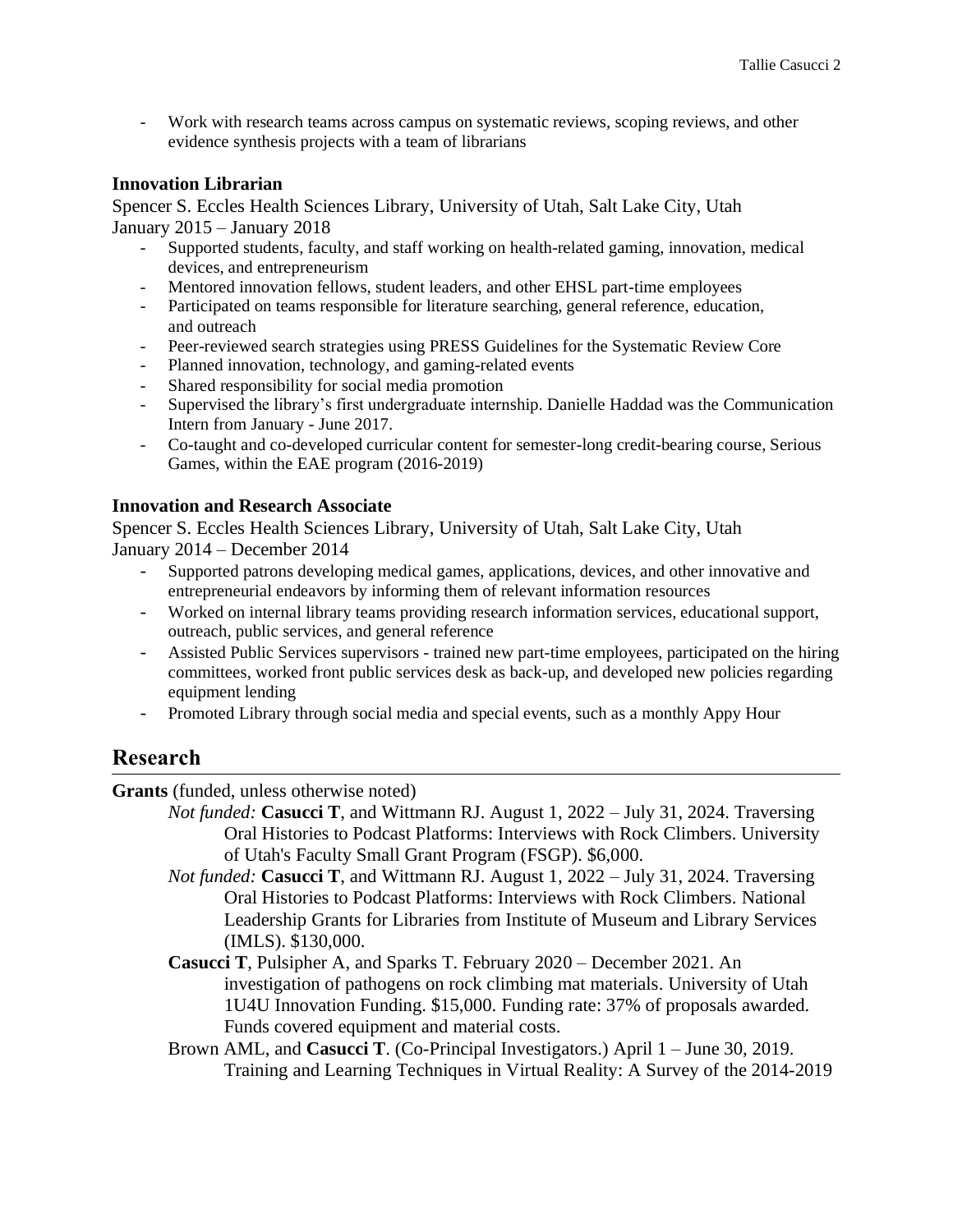Grey Literature and Recent Published Literature. Collins Aerospace. \$32,000. Funds covered 25% of effort for 1.5 months.

- Brown AML, and **Casucci T**. (Co-Principal Investigators.) May 29 August 8, 2018. Training and Learning Techniques in Virtual Reality and Methods of Testing Their Effectiveness: A Survey of Literature. Rockwell Collins, Inc. \$24,000. Funds covered 25% of effort for July 1-15, 2018.
- Morrow A, and **Casucci T**. (Co-Principal Investigators.) July 2018 June 2019. Preserving and Disseminating Emerging Forms of Digital Scholarship in Academic and Research Libraries. National Leadership Grants for Libraries Spark Grant from Institute of Museum and Library Services (IMLS). \$25,000. Funding rate: 22% of proposals awarded. Funds covered 8% of effort for 12 months.
- **Casucci T**, Wimmer EN, Lombardo NT, Baluchi D, Folsom J, Hull BH, and Patterson B. August 1, 2017 – April 30, 2018. Virtual Reality Studio Discovery Space. Technology Improvement Award from National Network of Libraries of Medicine, MidContinental Region (NNLM MCR). \$1,500. Funds covered VR equipment costs.

#### **Awards and Honors**

- Top Researcher for 2019 CELEBRATE U: A showcase of extraordinary faculty achievements. Hosted by the J. Willard Marriott Library and the Vice President of Research at the University of Utah.
- 2<sup>nd</sup> Place Research Poster, 2018 Medical Library Association's Research Section Awards. Poster information: Casucci T, and Locke AB. Leading the Way to Transform Burnout among Health Sciences Librarians. Poster for the Medical Library Association Annual Meeting, Atlanta, Georgia, May 22, 2018.
- Best in Category Poster Award for Innovation On-Campus Category at the VentureWell Open Conference. Poster information: Casucci T, Shipman JP, Altizer RA, and Zagal JP. Shhh! We're Making New Technologies in the Library and You Can Too! Poster for VentureWell 21st Annual Open Conference. Washington DC, March 24-25, 2017.

#### **Articles, Peer-Reviewed**

- *Submitted:* Rutledge L, **Casucci T**, and Kelly S. Investigation of Tenured and Tenure-Track Academic Librarians' Service Loads at Public Association of Research Libraries' (ARL) Institutions. *College & Research Libraries (C&RL)*.
- *Submitted:* Pires GR, Moss WD, Hosein RC, Overschmidt BT, Magno-Padron DA, Agarwal JP, McFarland MM, **Casucci T**, and Kwok AC. Comparison of Human, Porcine, and Bovine Acellular Dermal Matrix in Prepectoral Breast Reconstruction: A Scoping Review. *Annals of Plastic Surgery*.
- Podlog L, Wadey R, Caron J, Fraser JJ, Ivarsson A, Heil J, Podlog S, and **Casucci T**. (2022). Psychological Readiness to Return to Sport Following Injury: A State-ofthe-Art Review. *International Review of Sport and Exercise Psychology*. [https://doi.org/10.1080/1750984X.2022.2081929.](https://doi.org/10.1080/1750984X.2022.2081929)
- **Casucci T**, Wittmann RJ. (2022). Falling Through the Cracks: Metadata inadequacies in rock climbing research. *Journal of Library Metadata, 22*(1-2), 17-46. [https://doi.org/10.1080/19386389.2022.2032547.](https://doi.org/10.1080/19386389.2022.2032547)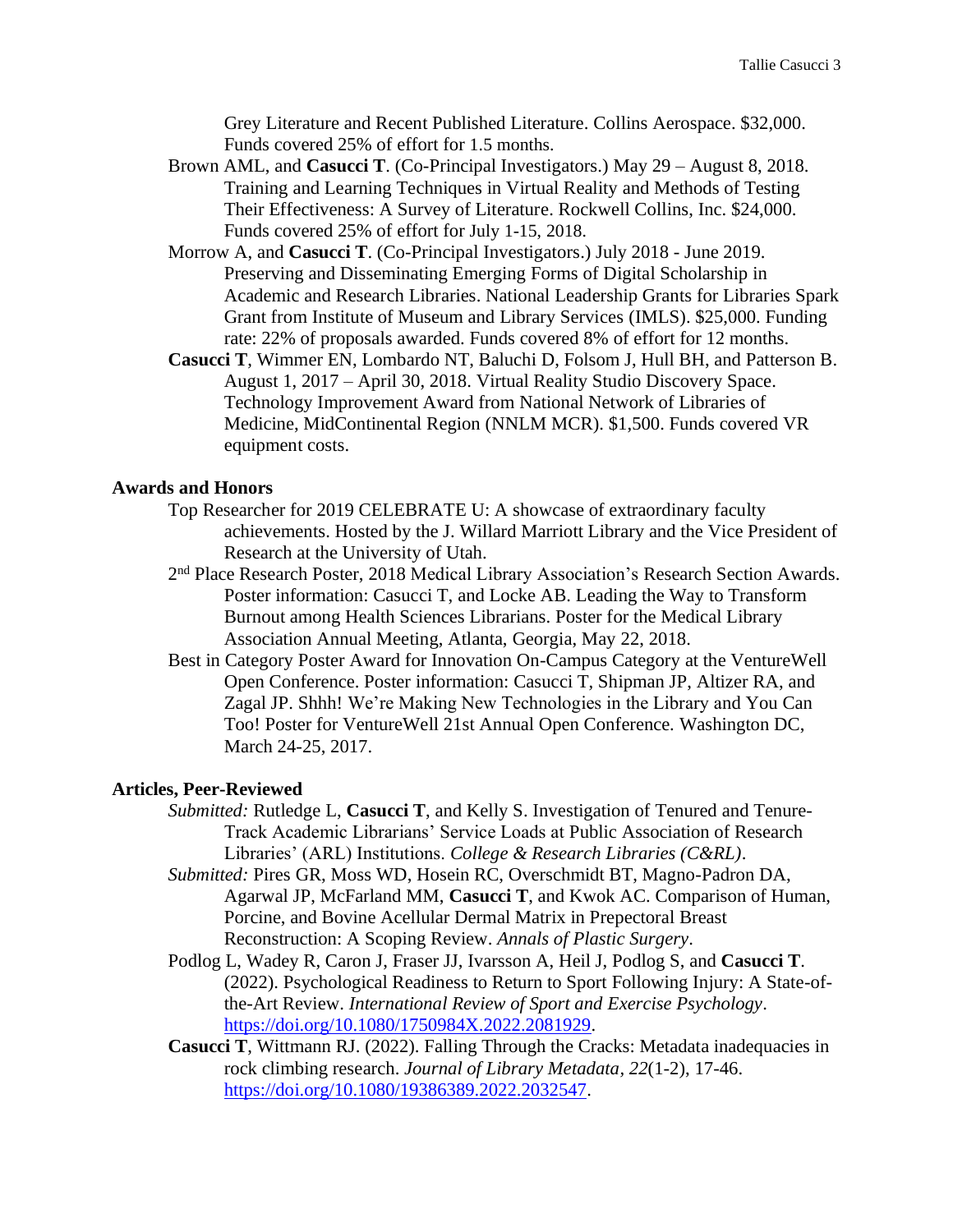- Morris A, **Casucci T**, McFarland MM, Cassidy B, Pelo R, Kreter N, Dibble L, and Fino PC. (2022). Reactive balance responses after mild traumatic brain injury: A scoping review. *Journal of Head Trauma Rehabilitation*. Epub February 1, 2022. [https://doi.org/10.1097/HTR.0000000000000761.](https://doi.org/10.1097/HTR.0000000000000761)
- Patterson B, and **Casucci T**. (2021). XR Educational Classrooms for Health Sciences. *Journal of the Academy of Health Sciences Educators,* 3. [https://jahse.med.utah.edu/xr-educational-classrooms-for-health-sciences/.](https://jahse.med.utah.edu/xr-educational-classrooms-for-health-sciences/)
- **Casucci T**, Locke AB, Henson A, and Qeadan F. (2020). A Workplace Wellbeing Game Intervention for Medical Librarians to Address Burnout. *Journal of the Medical Library Association, 108*(4), 605-617. [https://doi.org/10.5195/jmla.2020.742.](https://doi.org/10.5195/jmla.2020.742)
- Patterson B, **Casucci T**, Hull BE, and Lombardo NT. (2019). Library as the Technology Hub for the Health Sciences. *Medical Reference Services Quarterly, 37*(4), 241- 256. <https://doi.org/10.1080/02763869.2018.1514899>
- **Casucci T**, and Baluchi D. (2019). A Health Sciences Library Promotes Wellness with Free Yoga. *Journal of the Medical Library Association, 107*(1), 80-88. <https://doi.org/10.5195/jmla.2019.475>
- **Casucci T**, Baluchi D, and Strohmeyer P. (2018). Creating a Communication Advisory Committee and New Marketing Tools. *Marketing Libraries Journal, 2*(1), 61-66. Retrieved from [http://journal.marketinglibraries.org/august2018/MLJ-v2i1-61-](http://journal.marketinglibraries.org/august2018/MLJ-v2i1-61-66.pdf) [66.pdf](http://journal.marketinglibraries.org/august2018/MLJ-v2i1-61-66.pdf)
- **Casucci T**, Gregory JM, and Shipman JP. (2016). Appy Hour: Health Sciences Professionals Learn about Apps. *Medical Reference Services Quarterly, 35*(3), 251-258.<https://doi.org/10.1080/02763869.2016.1189777>
- **Casucci T**, Gregory JM, Le Ber JM, Shipman JP, and Weber AI. (2015). Space Challenges: Collaborations and Collisions Create Change. *Public Services Quarterly, 11*(2), 163-170. [https://doi.org/10.1080/15228959.2015.1020979.](https://doi.org/10.1080/15228959.2015.1020979)

#### **Book Chapters**

- Patterson B, **Casucci T**, Ferrill TJ, and Hatch G. (2019). Play, Education, and Research: Exploring Virtual Reality through Libraries. In Ken Varnum (Eds.), *Beyond Reality: Augmented, Virtual, and Mixed Reality in the Library* (pp. 47-56). Chicago, IL: Neal-Schuman, an imprint of the American Library Association.
- Shipman JP, **Casucci T**, and Walker S. (2017). Innovation Cycle and Information Applications. In J.P. Shipman & B. Ulmer (Eds.), *Information and Innovation: A Natural Combination for Health Sciences Libraries* (pp. 13-22). Lanham, MD: Rowman and Littlefield Publishers.
- **Casucci T**. (2017). Medical Digital Therapeutics Personnel Information Needs Addressed. In J.P. Shipman & B. Ulmer (Eds.), *Information and Innovation: A Natural Combination for Health Sciences Libraries* (pp. 89-98). Lanham, MD: Rowman and Littlefield Publishers.
- Wimmer EN, **Casucci T**, Reed J, Rhodes N, Fogg B, Ferrell TJ, Morrison D, Mowdood A, Schmick D, Mirfakhrai MH, and Jones P. (2017). Medical innovation competition information support. In J.P. Shipman & B. Ulmer (Eds.), *Information and Innovation: A Natural Combination for Health Sciences Libraries* (pp. 99- 116). Lanham, MD: Rowman and Littlefield Publishers.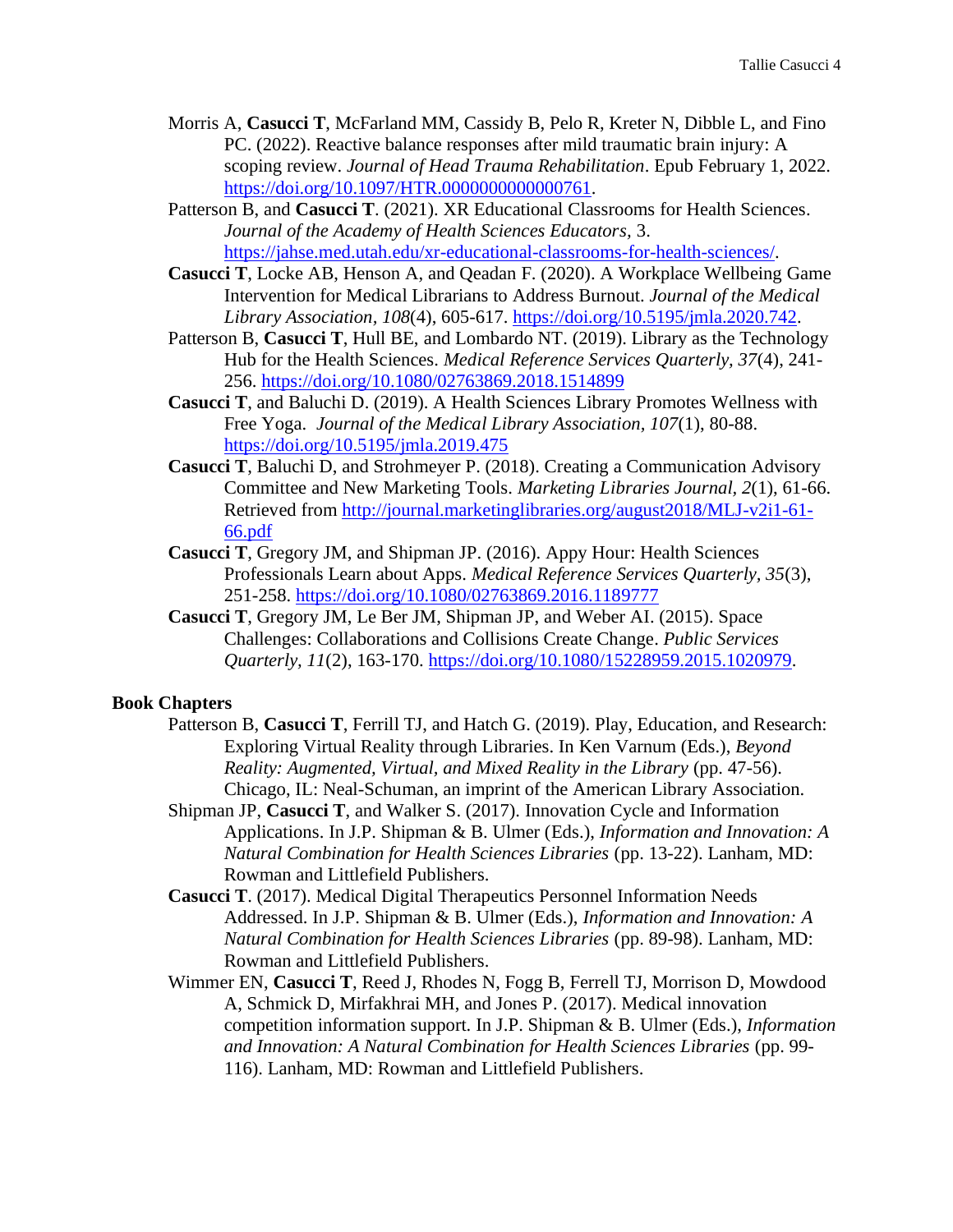Shipman JP, and **Casucci T**. (2017). Innovation Roles for Librarians. In J.P. Shipman & B. Ulmer (Eds.), *Information and Innovation: A Natural Combination for Health Sciences Libraries* (pp. 117-130). Lanham, MD: Rowman and Littlefield Publishers.

#### **Editorials**

- Mowdood A, and **Casucci T**. News from PTRCs: Salt Lake City, UT. *PTRCA Journal, 31* (2021). Retrieved from [https://ptrca.org/newsletters/2021/salt%20lake%20city.](https://ptrca.org/newsletters/2021/salt%20lake%20city)
- **Casucci T**, and Locke AB. (2020, November 10). Avoiding Burnout. *Doody's Core Titles Featured Article*. Retrieved from [http://doody.com/dct/PublicFeaturedArticle.asp?SiteContentID=362.](http://doody.com/dct/PublicFeaturedArticle.asp?SiteContentID=362)
- Mowdood A, and **Casucci T**. News from PTRCs: Salt Lake City, UT. *PTRCA Journal, 30* (2020). Retrieved from [https://ptrca.org/newsletters/2020/saltlakecity.](https://ptrca.org/newsletters/2020/saltlakecity)
- **Casucci T**, and Brown AML. (2019, November 12). Why You Should Use Games at Work. *Doody's Core Titles Featured Article*. Retrieved from [http://www.doody.com/dct/PublicFeaturedArticle.asp?SiteContentID=327.](http://www.doody.com/dct/PublicFeaturedArticle.asp?SiteContentID=327)
- Mowdood A, and **Casucci T**. News from PTRCs: Salt Lake City, UT. *PTRCA Journal, 29* (2019). Retrieved from [http://ptrca.org/newsletters/2019/saltlakecity.](http://ptrca.org/newsletters/2019/saltlakecity)

#### **Published Pre-Prints**

- Podlog L, Wadey R, Caron J, Fraser JJ, Ivarsson A, Heil J, Podlog S, and **Casucci T**. Psychological Readiness to Return to Sport Following Injury: A State-of-the-Art Review. *SportRXiv*. August 2021.<https://doi.org/10.51224/SRXIV.7>
- Morris A, **Casucci T**, McFarland MM, Cassidy B, Pelo R, Kreter N, and Fino PC. Reactive balance responses after mild traumatic brain injury (mTBI): A scoping review. *medRxiv*. December 2020.<https://doi.org/10.1101/2020.12.17.20248433>

#### **Published Protocols**

- Constance JE, McFarland MM, Casucci T, Deininger MW, Enioutina E, Job K, Lemons RS, Lim CS, Ward RM, Yellepeddi V, Watt K. (2022, March 21). Mapping the evidence for opioid-mediated changes in malignancy and chemotherapeutic efficacy: A scoping review protocol. *JMIR Preprints*. <http://doi.org/10.2196/preprints.38167>
- Perkins R, **Casucci T**, Muehlberger J, Caines N, McFarland MM, and Tay DL. (2021, September 9). Barriers and facilitators of palliative care among cancer immunotherapy recipients and their families: A scoping review protocol. <https://osf.io/xwfjc/>
- Pires G, Moss WD, Hosein R, Overschmidt B, Scheefer M, Collier W, Rolph R, **Casucci T**, McFarland MM, and Kwok A. The effectiveness of pre-pectoral reconstruction with acellular dermal matrix (ADM) for post-mastectomy reconstruction: a scoping review protocol.<https://doi.org/10.17605/OSF.IO/CUQW9>
- Wellappili D, Heath L, **Casucci T**, McFarland MM, and Lafleur J. (2021, July 7). Evidence-based practice teaching methods and outcomes among pharmacy professional degree students: a scoping review protocol. <https://doi.org/10.17605/OSF.IO/TAYHE>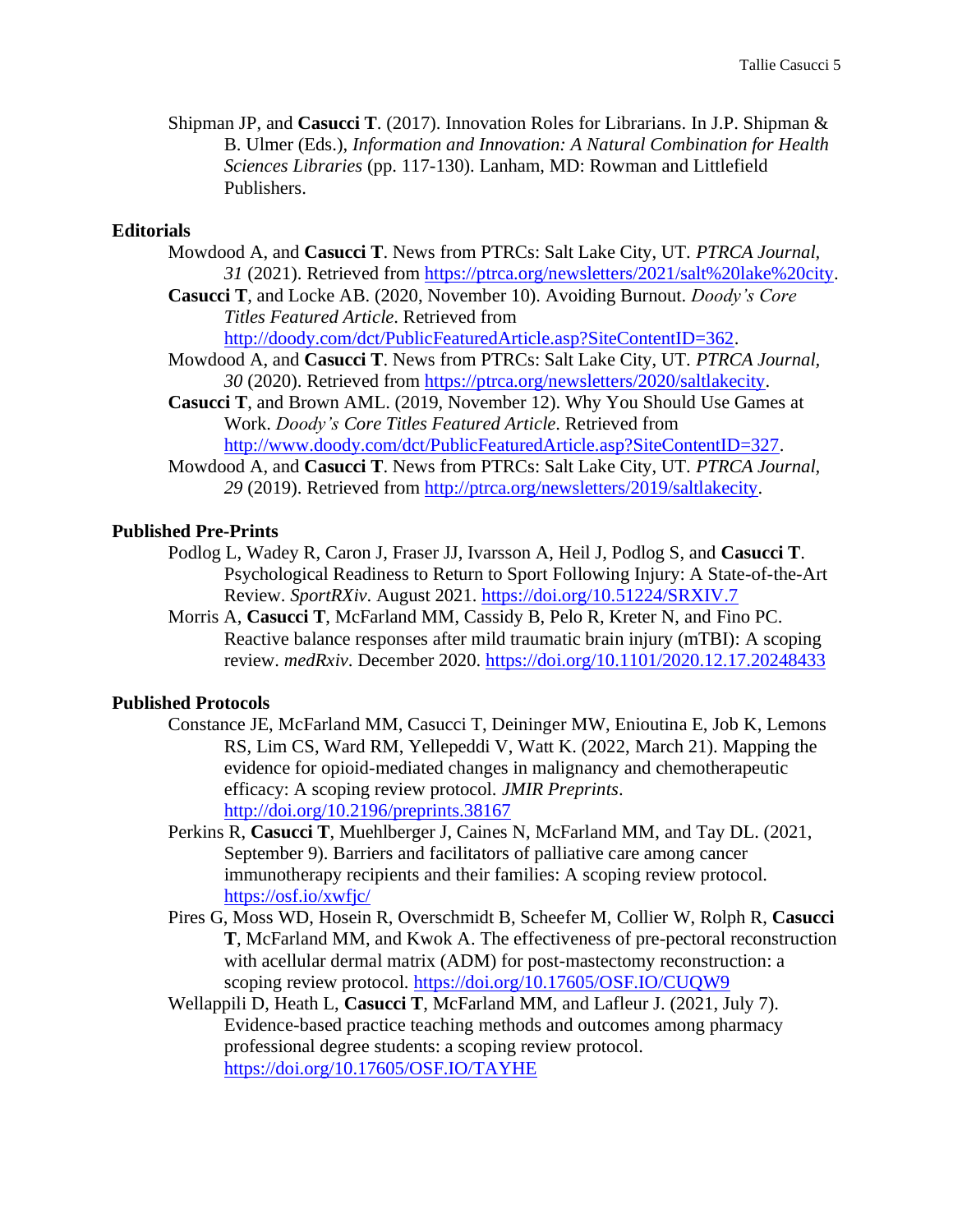Karra P, Winn M, **Casucci T**, McFarland MM, Chaiyakunapruk N, Haaland B, Hardikar S, and Playdon M. Metabolic Syndrome and Obesity-Related Cancers: A Protocol for an Umbrella Review of Meta-analyses. PROSPERO 2021 CRD42021230899 Available from:

[https://www.crd.york.ac.uk/prospero/display\\_record.php?ID=CRD42021230899](https://www.crd.york.ac.uk/prospero/display_record.php?ID=CRD42021230899)

#### **Published Conference Proceedings**

- Irvin D, **Casucci T**, and Mowdood A. Patent and Trademark Outreach & Indigenous Intellectual Property. Association of College and Research Libraries Conference 2021. <http://www.ala.org/acrl/conferences/acrl2021/papers>
- Rutledge L, **Casucci T**, Mowdood A, and Ziegenfuss D. HyFlexing Library Instructional Materials: Creating open access learning tools. Association of College and Research Libraries Conference 2021. <http://www.ala.org/acrl/conferences/acrl2021/papers>
- Purnell SM, Nguyen-Lee JJ, Stokes SM, McFarland M, **Casucci T**, Dunkin BJ, and Vargo D. (2019). Su1004 – Technical Skills Training for the Endoscopic Management of Non-Variceal Upper Gastrointestinal Bleeding (NVUGIB): A Scoping Review of Quantitative and Qualitative Evidence. *Gastroenterology, 156*(6), S-1436. [https://doi.org/10.1016/S0016-5085\(19\)40640-9](https://doi.org/10.1016/S0016-5085(19)40640-9)

#### **White Papers**

Morrow A, and **Casucci T**. (2019). *Preserving and Disseminating Emerging Forms of Digital Scholarship in Academic and Research Libraries: The EDS Report*. Salt Lake City, UT: J. Willard Marriott Library. Available at: <https://collections.lib.utah.edu/ark:/87278/s61z92q4>

#### **Invited Presentations**

- **Casucci T**, and Mowdood A. Patents for STEM Librarians. Breakout session at Utah STEM Librarian Boot Camp, Salt Lake City, Utah. May 13-14, 2019.
- Mowdood A, and **Casucci T**. Bench-2-Bedside Outreach. Presentation at Utah STEM Librarian Boot Camp, Salt Lake City, Utah. May 13-14, 2019.
- **Casucci T**, Morrow A, Altizer R, Hatch G, Jarvis J, and Lombardo NT. Leveling Up Library Support for a Games Studies Program. Invited panel presentation for Utah Library Association 2018 Annual Conference, Provo, Utah. May 17, 2018.
- Mowdood A, **Casucci T**, and Ferrill TJ. Imagine U: Makerspaces, VR/AR, Gaming, and Creative Spaces in a University Ecosystem. Presentation at the 40th Annual Patent and Trademark Resource Center Program Training Seminar, Alexandria, Virginia, April 9, 2018.
- **Casucci T**, and Shipman JP. Innovation Mindset: How Librarians Can Partner with Innovators and Entrepreneurs. ARCL eLearning Webcast, June 13, 2017.
- Wimmer EN, Le Ber JM, and **Casucci T**. Hospital Library Chat: Communicating the Library's Value to Enrich and Engage Users. National Network of Libraries of Medicine New England Region Webinar, July 2, 2014.

#### **Presentations, Blinded Review**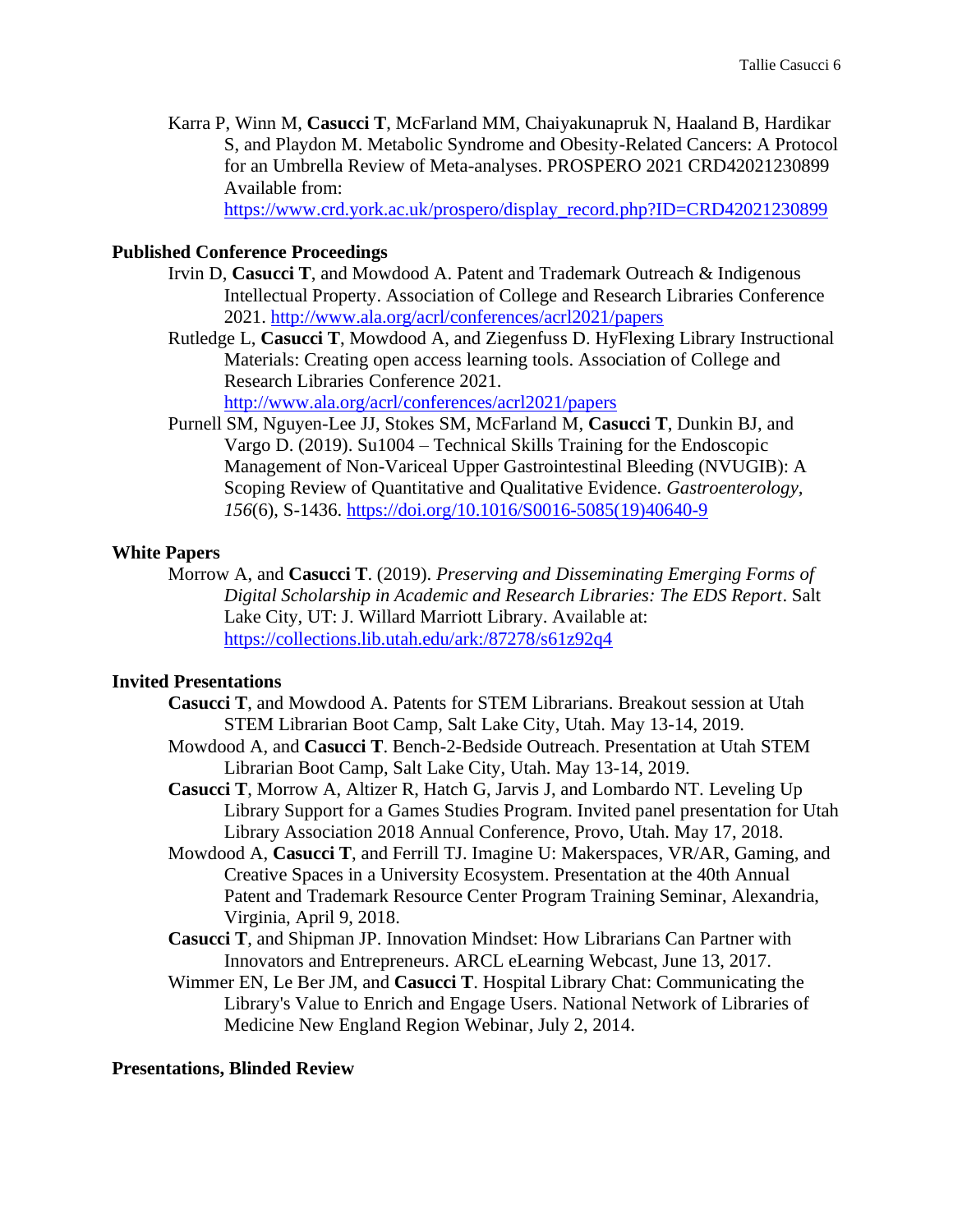- *Submitted:* Podlog L, Caron J, Wadey R, Fraser J, Ivarsson A, Heil J, Podlog S, and **Casucci T**. Psychological Readiness to Return to Sport Following Injury: A Stateof-the-Art Review. Presentation at Canadian Society for Psychomotor Learning and Sport Psychology (SCAPPS). Montreal, Quebec Canada. October 13-15, 2022
- *Accepted:* Morrow A, and **Casucci T**. Archiving Student-Authored Video Games in the Digital Age. Presentation at 12<sup>th</sup> Annual Conference of the United States Electronic Thesis and Dissertation Association (USETDA 2022). Cleveland, Ohio. September 21-23, 2022.
- *Submitted:* Pires GR, Moss WD, Hosein RC, Overschmidt BT, Magno-Padron DA, Agarwal JP, McFarland MM, **Casucci T**, and Kwok AC. Comparison of Human, Porcine, and Bovine Acellular Dermal Matrix in Prepectoral Breast Reconstruction: A Scoping Review. Plastic Surgery The Meeting. 91<sup>st</sup> Annual Meeting of the American Society of Plastic Surgeons. Boston, Massachusetts, October 27-30, 2022.
- **Casucci T**, and Rutledge L. Teaching an Old Dog New Tricks: An informal apprentice model for mid/late-career librarians. Presentation at Utah Library Association 2022 Annual Conference, Layton, Utah. May 18-20, 2022.
- Rutledge L, **Casucci T**, and Kelly S. Investigation of Tenured and Tenure-Track Academic Librarians' Service Loads at Public Association of Research Libraries' (ARL) Institutions. Presentation at Utah Library Association 2022 Annual Conference, Layton, Utah. May 18-20, 2022.
- Patterson B, and **Casucci T**. A Review of XR Classrooms in Institutions of Higher Education. Presentation at 6<sup>th</sup> Annual Frameless XR Symposium. November 18-19, 2021.
- Wittmann RJ, and **Casucci T**. Falling Through the Cracks: Metadata inadequacies for rock climbing. Lightning presentation at 2021 DLF Forum, virtual. November 1- 3, 2021.
- Patterson B, and **Casucci T**. Creating a Dedicated XR Classroom. Presentation at the Joint Meeting of the Midwest and Midcontinental Chapters of the Medical Library Association, virtual. October 13-15, 2021.
- Morrow A, and **Casucci T**. Making Connections to Video Game Theses Through a New Archive. Presentation at 11<sup>th</sup> Annual Conference of the United States Electronic Thesis and Dissertation Association (USETDA 2021), virtual. September 22-23, 2021.
- Ziegenfuss D, **Casucci T**, Rutledge L, and Mowdood A. Beyond Traditional Library Outreach: Building on theory, technology, and librarian strengths to meet diverse student needs. Presentation at California Conference on Library Instruction 2021, virtual. May 21, 2021.
- Rutledge L, Ziegenfuss D, **Casucci T**, and Mowdood A. HyFlexing Library Instructional Materials: Getting at the heart of designing flexible instruction. Presentation at Utah Library Association 2021 Annual Conference, virtual. May 19-21, 2021.
- Wittmann RJ, and **Casucci T**. Falling Through the Cracks: Metadata inadequacies in rock climbing research. Presentation at Utah Library Association 2021 Annual Conference, virtual. May 19-21, 2021.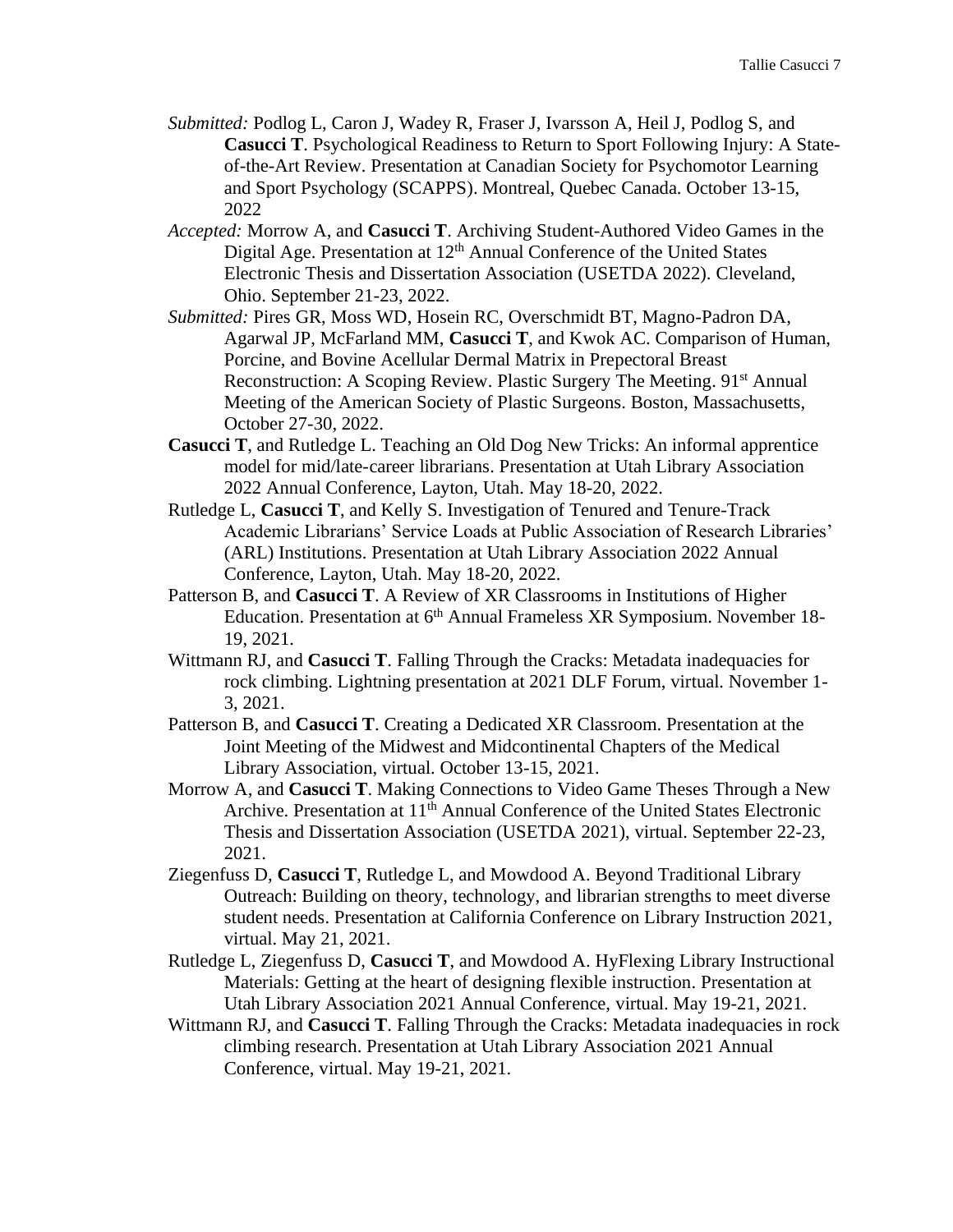- Irvin D, **Casucci T**, and Mowdood A. Patent and Trademark Outreach & Indigenous Intellectual Property. Presentation (semi-live program track) at Association of College and Research Libraries Conference 2021, Seattle, Washington. April 13- 16, 2021. *Conference made virtual*. (Acceptance rate was 30% for contributed paper proposals.)
- Rutledge L, **Casucci T**, Mowdood A, and Ziegenfuss D. HyFlexing Library Instructional Materials: Creating open access learning tools. Presentation (on-demand program track) at Association of College and Research Libraries Conference 2021, Seattle, Washington. April 13-16, 2021. *Conference made virtual*. (Acceptance rate was 30% for contributed paper proposals.)
- Irvin D, **Casucci T**, and Mowdood A. Tribal Outreach and Intellectual Property Training in the Four Corners Region. PTRCA best practices roundtable presentation and discussion. United States Patent and Trademark Office, Patent and Trademark Resource Center Program 42nd Training Seminar, virtual. March 22-25, 2021.
- Irvin D, **Casucci T**, and Mowdood A. Tribal Outreach and Intellectual Property Training in the Four Corners Region. Presentation at New Mexico Library Association 2020 Annual Conference, Albuquerque, New Mexico. October 22, 2020. *Conference made virtual*
- **Casucci T**, Irvin D, and Mowdood A. American Indian Intellectual Property in the Four-Corners Region. Presentation at Utah Library Association 2020 Annual Conference, St. George, Utah. May 13-15, 2020. *Conference canceled.*
- **Casucci T**, and Wittmann RJ. Falling Through the Cracks: Metadata inadequacies in rock climbing research. Presentation at Utah Library Association 2020 Annual Conference, St. George, Utah. May 13-15, 2020. *Conference canceled.*
- Patterson B, Hull BE, **Casucci T**, and Lombardo NT. Developing and Supporting Technology Hubs in Libraries. Presentation at LibTech 2020 Conference, St. Paul, Minnesota, March 18-19, 2020. *Conference canceled.*
- **Casucci T**, Lake E, Dickey S, and Locke AB. Investigating librarian burnout and creating programs to build collegiality and personal resilience. Lightning presentation (recorded) at 2019 Association of Academic Health Libraries Annual Meeting, Phoenix, Arizona, November 6-8, 2019.
- Patterson B, **Casucci T**, Hull BE, and Lombardo NT. Library as the Technology Hub for the Health Sciences. Presentation at 2019 MCMLA Annual Meeting, Omaha, Nebraska. October 13-15, 2019.
- **Casucci T**, Morrow A, McIntyre C, Lombardo NT, and Amatangelo E. Digital Scholarship Panel. Utah Academic Library Consortium Professional Development Retreat, West Jordan, Utah. October 4, 2019.
- Patterson B, Hull B, **Casucci T**, and Lombardo NT. Library Spotlight: Technologies in the Libraries. Lightning Talk at Academy of Health Science Educators' 6th Annual Education Symposium, Salt Lake City, Utah, September 17, 2019.
- Purnell SM, Nguyen-Lee JJ, Stokes SM, McFarland M, **Casucci T**, Dunkin BJ, and Vargo D. Technical Skills Training for Endoscopic Management of Upper Gastrointestinal Bleeding: A scoping review of quantitative and qualitative evidence. Presentation at Digestive Disease Week, San Diego, California, May 18-21, 2019.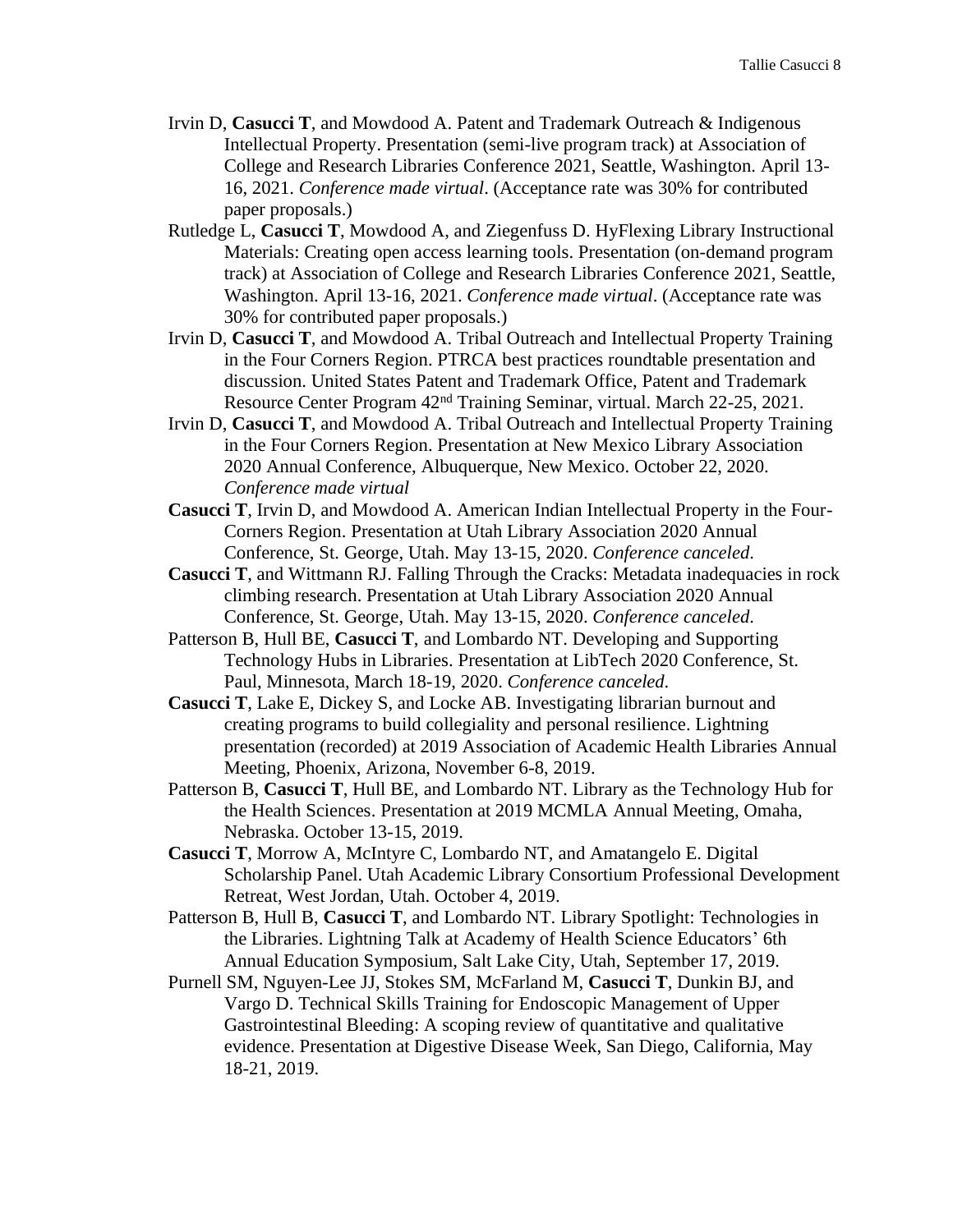- **Casucci T**, Lake E, Dickey S, and Locke AB. Investigating librarian burnout and creating programs to build collegiality and personal resilience. Presentation at Utah Library Association 2019 Annual Conference, Sandy, Utah. May 15-17, 2019.
- Patterson B, **Casucci T**, Hull BE, and Lombardo NT. In Libraries and Technology We Trust: Developing and supporting technology hubs in libraries. Presentation at Utah Library Association 2019 Annual Conference, Sandy, Utah. May 15-17, 2019.
- **Casucci T**, and Morrow A. Preserving and Disseminating Student-Created Video Games in Academic and Research Libraries. 9-Minute Presentation at 2018 Digital Library Federation (DLF) Forum, Las Vegas, Nevada, October 15-18, 2018.
- **Casucci T**, Welland B, Davis SC, Breiman J, Elbrader A, Mowdood A, Samuelson T, and Thompson G. Collecting the Local History of Climbing in Utah: Looking back, moving forward. Presentation at the 4th International Rock Climbing Research Congress, Chamonix, France, July 9-14, 2018.
- **Casucci T**. An Examination of Climbers' Information-Seeking Behaviors for Injury Care and Prevention. Presentation at the 4th International Rock Climbing Research Congress, Chamonix, France, July 9-14, 2018.
- **Casucci T**, Baluchi D, Patterson B, Lombardo NT, Hull B, and Wimmer EN. Transforming Health Sciences Education with Virtual Reality. Lightning Talk for the Medical Library Association Annual Meeting, Atlanta, Georgia, May 21, 2018. (Acceptance rate for lightning talks was 38%.)
- Lombardo NT, **Casucci T**, Jarvis C, and Patterson B. Collaborations for Health Education and Wellness. Panel Presentation for UALC Professional Development Retreat, Focusing on Collaboration: Partnerships Inside and Outside the Library, October 6, 2017.
- **Casucci T**. The Innovation Life Cycle. Lightning Talk at Academic Libraries Supporting Entrepreneurship, March 2, 2017.
- **Casucci T**, Lackey M, and Gregory JM. Wellness Wednesday. Presentation for Merge & Converge: Sixteen in '16, the Joint Meeting of the Midwest and Midcontinental Chapters of MLA. Des Moines, Iowa, October 21-25, 2016.
- Sanchez J, Shipman JP, **Casucci T**, and Leopardi A. Students and Health Videos Merge and Converge. Presentation for Merge & Converge: Sixteen in '16, the Joint Meeting of the Midwest and Midcontinental Chapters of MLA, Des Moines, Iowa, October 21-25, 2016.
- **Casucci T**, and Shipman JP. The Art of Matchmaking: Connecting Teams to the Right Mentor. Presentation for the VentureWell Open Conference, Portland, Oregon, March 4, 2016.
- **Casucci T**, Wimmer EN, and Shipman JP. Business Model Canvas Meets Evidence: The intersection of innovation tools. Presentation for the VentureWell Open Conference, Portland, Oregon, March 4, 2016.
- **Casucci T**. "You're an… innovation… librarian?" Lightning Talk for Virtual Connections Conference, Midcontinental Chapter of MLA, October 8, 2015.
- **Casucci T**. Driving Innovation in Mobile Learning & Libraries. QuickTake Session Presentation for Special Libraries Association Annual Conference and INFO-EXPO, Boston, Massachusetts, June 15, 2015.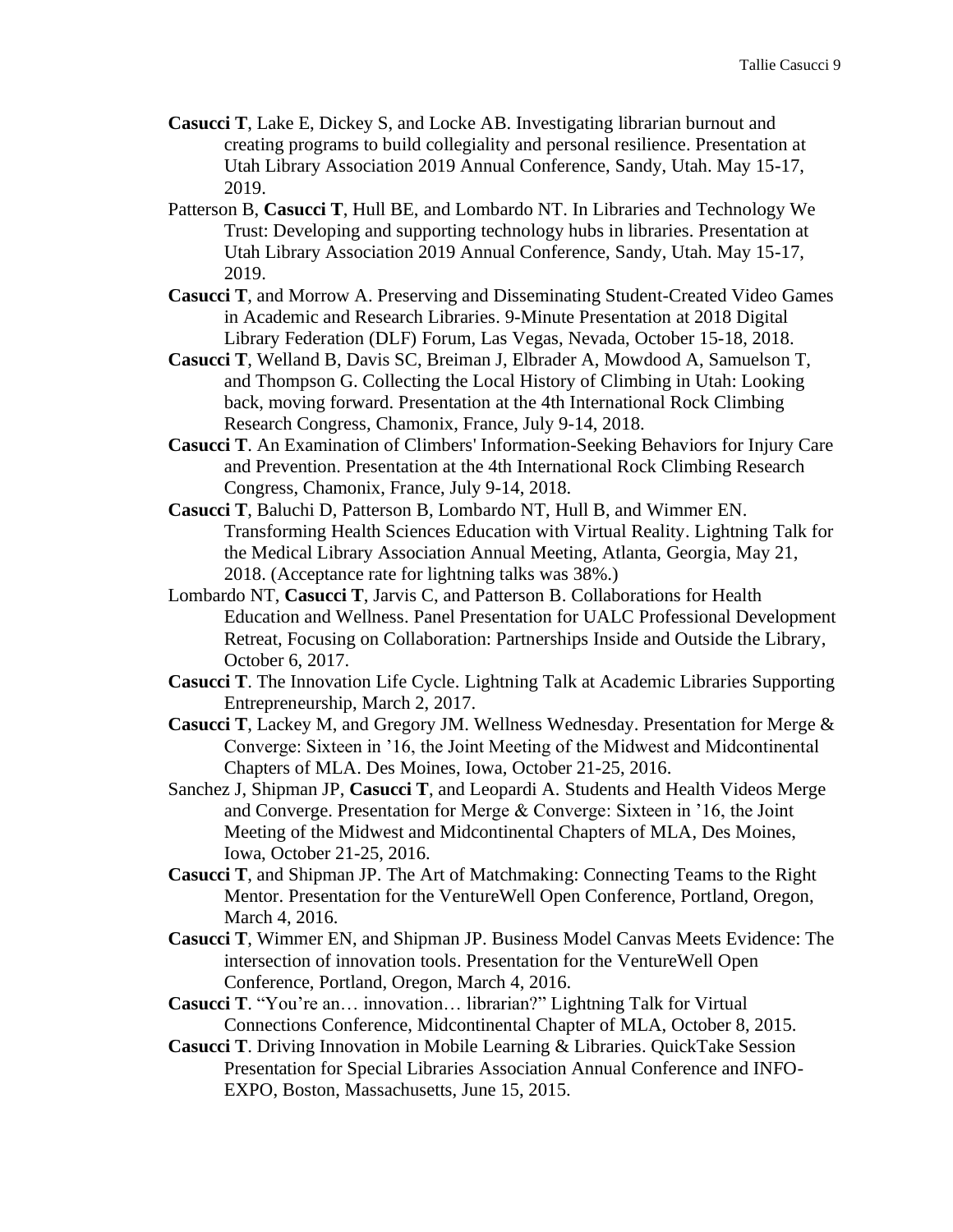- Shipman JP, Altizer RA, Zagal J, **Casucci T**, and Kalinger K. Librarians as Matchmakers: Using dating sites as a model for collaboration. Presentation for the Medical Library Association Annual Meeting, Austin, Texas, May 18, 2015.
- Wimmer EN, **Casucci T**, and Rethlefsen ML. Bonding with Therapy Pets to impRUFF Student Morale. Presentation for the Medical Library Association Annual Meeting, Austin, Texas, May 17, 2015.
- Jarvis C, Shipman JP, Rethlefsen ML, Lombardo NT, and **Casucci T**. e-channel: Forging into the innovation dissemination wilderness. Presentation for the Medical Library Association Annual Meeting, Austin, Texas, May 17, 2015.
- Wimmer EN, Lombardo NT, **Casucci T**, and Hull B. The Emergence of iPads in the School of Medicine. Presentation for Symposium on Emerging Technology Trends in Higher Education, J. Willard Marriott Library, Salt Lake City, Utah, February 27, 2015.
- **Casucci T**, Shipman JP, Langell JT, Altizer RA, Lombardo NT, Jarvis C, Le Ber JM, Wimmer EN, and McIntyre M. Converging Spaces with Innovation Initiatives Leads to Beneficial Collaboration. Presentation for the QuintEssential Meeting, Five Regional Chapters of the Medical Library Association, Denver, Colorado, October 12-14, 2014.
- **Casucci T**, Shipman JP, Altizer R, and Langell JT. Revolutionizing Game Creation Partners: Health care professionals, including librarians, and game scholars unite. Presentation for Digital Games Research Association Annual Conference, Snowbird, Utah, August 4, 2014.
- **Casucci T**, Shipman JP, and Altizer R. Unravelling Medical Game Research: Informing players of foundational evidence. Presentation for Digital Games Research Association Annual Conference, Snowbird, Utah, August 5, 2014.

#### **Posters, Blinded Review**

- **Casucci T**, and Morrow A. Preserving and Disseminating Student-Created Video Games. Poster Presentation at Utah Library Association 2019 Annual Conference, Sandy, Utah. May 15-17, 2019.
- Morrow A, and **Casucci T**. Preserving and Disseminating Student-Created Video Games in Academic and Research Libraries. Poster Presentation at Association of College and Research Libraries Conference 2019, Cleveland, Ohio. April 10-13, 2019. (Acceptance rate was 35% for poster proposals.)
- Morrow A, and **Casucci T**. Preserving and Disseminating Student-Created Video Games in Academic and Research Libraries. Poster Presentation at ARLIS/NA 47<sup>th</sup> Annual Conference, Salt Lake City, Utah, March 26-30, 2019.
- Matherly AF, **Casucci T**, Stratford C, Ipson C, Rennemyer J, et al. Prolonged Care of the Burn Patient in a Non-Burn Facility Following a Mass Casualty Incident: An integrated regional approach. Poster at the University of Utah Research Reproducibility Conference Poster Fair, Salt Lake City, Utah, June 15, 2018.
- Baluchi D, **Casucci T**, Patterson B, and Wimmer EN. Adapting a Game for Teaching Research Methods. Poster for the Medical Library Association Annual Meeting, Atlanta, Georgia, May 22, 2018.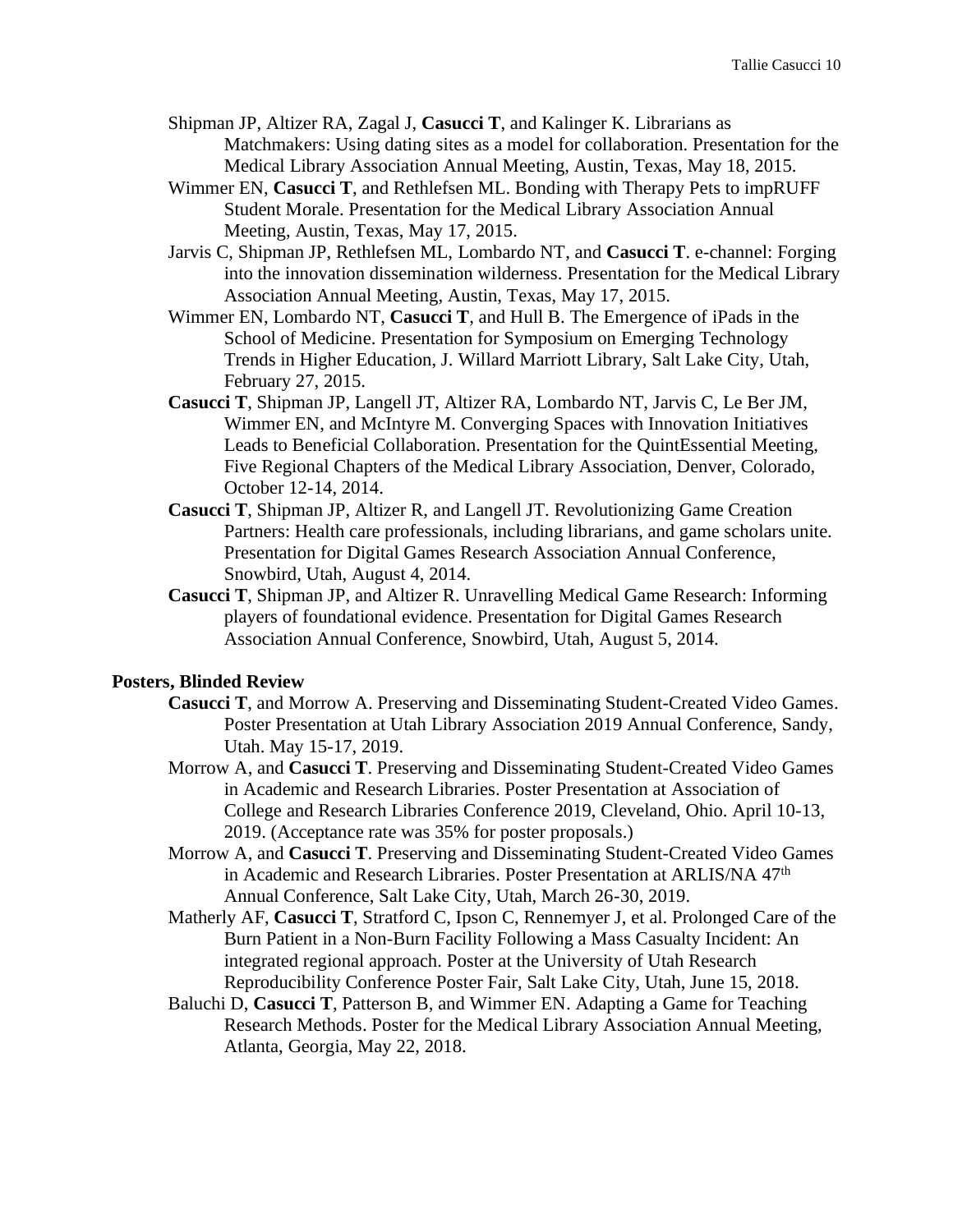- **Casucci T**, and Locke AB. Leading the Way to Transform Burnout among Health Sciences Librarians. Poster for the Medical Library Association Annual Meeting, Atlanta, Georgia, May 22, 2018. \*Received 2nd Place Research Poster Award.
- Matherly AF, **Casucci T**, Stratford C, Ipson C, Rennemyer J, et al. Prolonged Care of the Burn Patient in a Non-Burn Facility Following a Mass Casualty Incident: An integrated regional approach. Poster at the University of Utah Evidence Based Practice Exhibit at the Spencer S. Eccles Health Sciences Library, Salt Lake City, Utah, May 15-June 15, 2018.
- Matherly AF, **Casucci T**, Stratford C, Ipson C, Rennemyer J, et al. Prolonged Care of the Burn Patient in a Non-Burn Facility Following a Mass Casualty Incident: An integrated regional approach. Poster at the University of Utah Evidence Based Practice Poster Fair, Salt Lake City, Utah, April 24-26, 2018.
- **Casucci T**, Dickey S, Van Der Volgen J, Strohmeyer P, and Baluchi D. The Wellness Games: Creating and implementing a wellness game at the Eccles Health Sciences Library. Poster at the University of Utah Evidence Based Practice Poster Fair, Salt Lake City, Utah, April 24-26, 2018.
- **Casucci T**, Dickey S, Van Der Volgen J, Strohmeyer P, and Baluchi D. The Wellness Games: Creating and implementing a wellness game at the Eccles Health Sciences Library. Resiliency Center's 2017 Wellness Champions Posters, Salt Lake City, Utah, December 14, 2017.
- Sanchez J, Shipman JP, **Casucci T**, and Leopardi A. Students Dare to Dream with Health Video Productions. Poster for Medical Library Association 117th Annual Meeting and Exhibition. Seattle, Washington, May 26-31, 2017.
- **Casucci T**, Shipman JP, Altizer RA, and Zagal JP. Shhh! We're Making New Technologies in the Library and You Can Too! Poster for VentureWell 21st Annual Open Conference, Washington DC, March 24-25, 2017. \*Received Best in Category (Innovation On-Campus) Award.
- Lackey M, Zhao S, **Casucci T**, Schmick D, and Rethlefsen ML. Librarians' Recommendations to Improve Cochrane Systematic Reviews with 100% Confidence. Poster for Research Reproducibility, Salt Lake City, Utah, November 14, 2016.
- Lackey M, Schmick D, Zhao S, **Casucci T**, and Rethlefsen ML. Librarians' Recommendations to Improve Cochrane Systematic Reviews with 100% Confidence. Poster for Merge & Converge: Sixteen in '16, the Joint Meeting of the Midwest and Midcontinental Chapters of MLA. Des Moines, Iowa, October 21-25, 2016.
- **Casucci T**, and Wimmer EN. First-year medical students become library groupies. Poster for Merge & Converge: Sixteen in '16, the Joint Meeting of the Midwest and Midcontinental Chapters of MLA, Des Moines, Iowa, October 21-25, 2016.
- Altizer RA, **Casucci T**, and Shipman JP. Virtually Team Teaching: VR and serious games as an experimental class by games faculty and librarians. Poster for Merge & Converge: Sixteen in '16, the Joint Meeting of the Midwest and Midcontinental Chapters of MLA, Des Moines, Iowa, October 21-25, 2016.
- **Casucci T**, Shipman JP, Altizer RA, and Zagal JP. Shhh! We're Making Games in the Library and You Can Too. Poster for 1st International Joint Conference of DiGRA and FDG, Dundee, Scotland, August 1-6, 2016.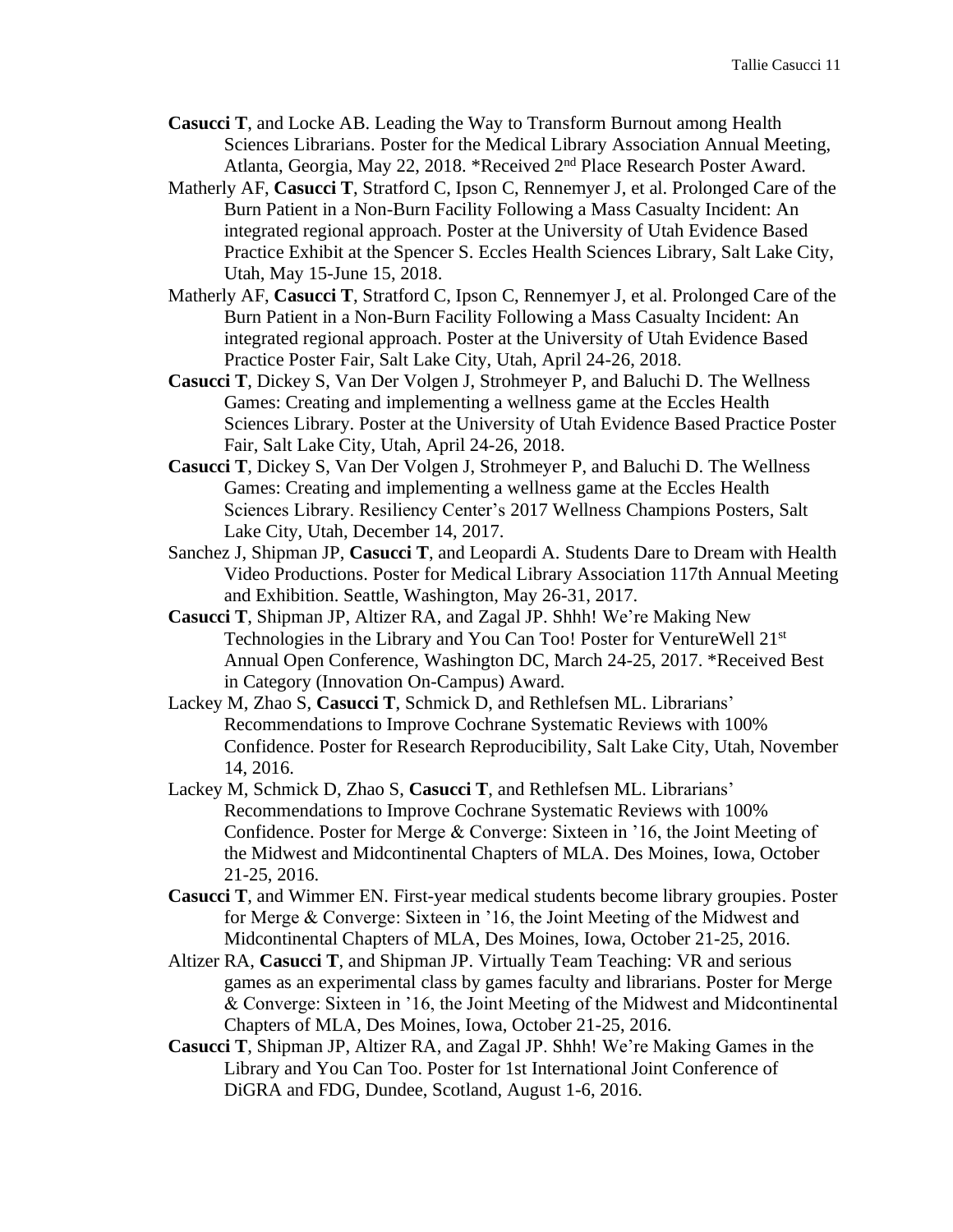- Greenberg H, Shipman JP, and **Casucci T**. Healthi4U: Students creating fun videos about important health issues. Poster for the Institute for Healthcare Advancement's 15th Annual Health Literacy Conference, Anaheim, California, May 7, 2016.
- Jensen M, **Casucci T**, Bown R, Runburg M, and Altizer R. Research Quest: Six design boxes and six iterations towards a game to teach critical thinking. Poster for Foundations of Digital Games Conference, Pacific Grove, California, June 22 - June 25, 2015.
- **Casucci T**, Gregory JM, and Shipman JP. Appy Hour: A convergence of health sciences professionals and students to learn about apps. Poster for Joint Poster Session at Special Libraries Association Annual Conference and INFO-EXPO, Boston, Massachusetts, June 15, 2015.
- **Casucci T**, Gregory JM, and Shipman JP. Appy Hour: A convergence of health sciences professionals and students to learn about apps. Poster for the Medical Library Association Annual Meeting, May 19, Austin, Texas, 2015.
- Jarvis C, Lombardo NT, Shipman JP, and **Casucci T**. e-channel: An innovation dissemination venue. Poster for Library Publishing Forum, Portland, Oregon, March 29-30, 2015.
- Shipman JP, **Casucci T**, Jarvis C, Rethlefsen ML, and Lombardo NT. e-channel: An innovation dissemination venue. Poster for the VentureWell Conference, Washington, DC, March 20-21, 2015.
- **Casucci T**, Shipman JP, Langell JT, and McIntyre M. Opening New Doors: Unique innovation partners unite. Poster for the VentureWell Conference, Washington, DC, March 20-21, 2015.
- **Casucci T**, Gregory JM, and Shipman JP. Appy Hour: A convergence of health sciences professionals and students to learn about apps. Poster for the QuintEssential Meeting, Five Chapters of the Medical Library Association, Denver, Colorado, October 12-14, 2014.
- Wimmer EN, Le Ber JM, **Casucci T**, Balhorn R, Folsom J, Mitra S, et al. Communicating Library Value by Enriching and Engaging Library Users. QuintEssential Meeting, Five Chapters of the Medical Library Association, Denver, Colorado, October 14, 2014.
- **Casucci T**, Shipman JP, Langell JT, and Altizer RA. Convergence and Collaboration: Partnering with medical therapeutic devices & apps innovations. Poster for the QuintEssential Meeting, Five Chapters of the Medical Library Association, Denver, Colorado, October 12-14, 2014.
- Spencer L, Lake E, and **Casucci T**. From the Internet to Phone Apps: Using every day technology to help stay on track. Poster for Be Well Utah Health Fair, Salt Lake City, Utah, August 16, 2014.
- **Casucci T**, Shipman JP, Langell JT, and Altizer R. Beyond Borders: Partnering with medical therapeutic devices & apps innovations. Poster presentations for Joint Poster Session, All Sciences Poster Session, and Business & Finance Division Poster Session at Special Libraries Association 2014 Annual Conference & INFO-EXPO, Vancouver, Canada, June 8-10, 2014.
- Shipman JP, **Casucci T**, Langell J, and Altizer R. Information Future: Partnering with medical therapeutic devices & apps innovations. Poster for Medical Library Association, Chicago, Illinois, May 19, 2014.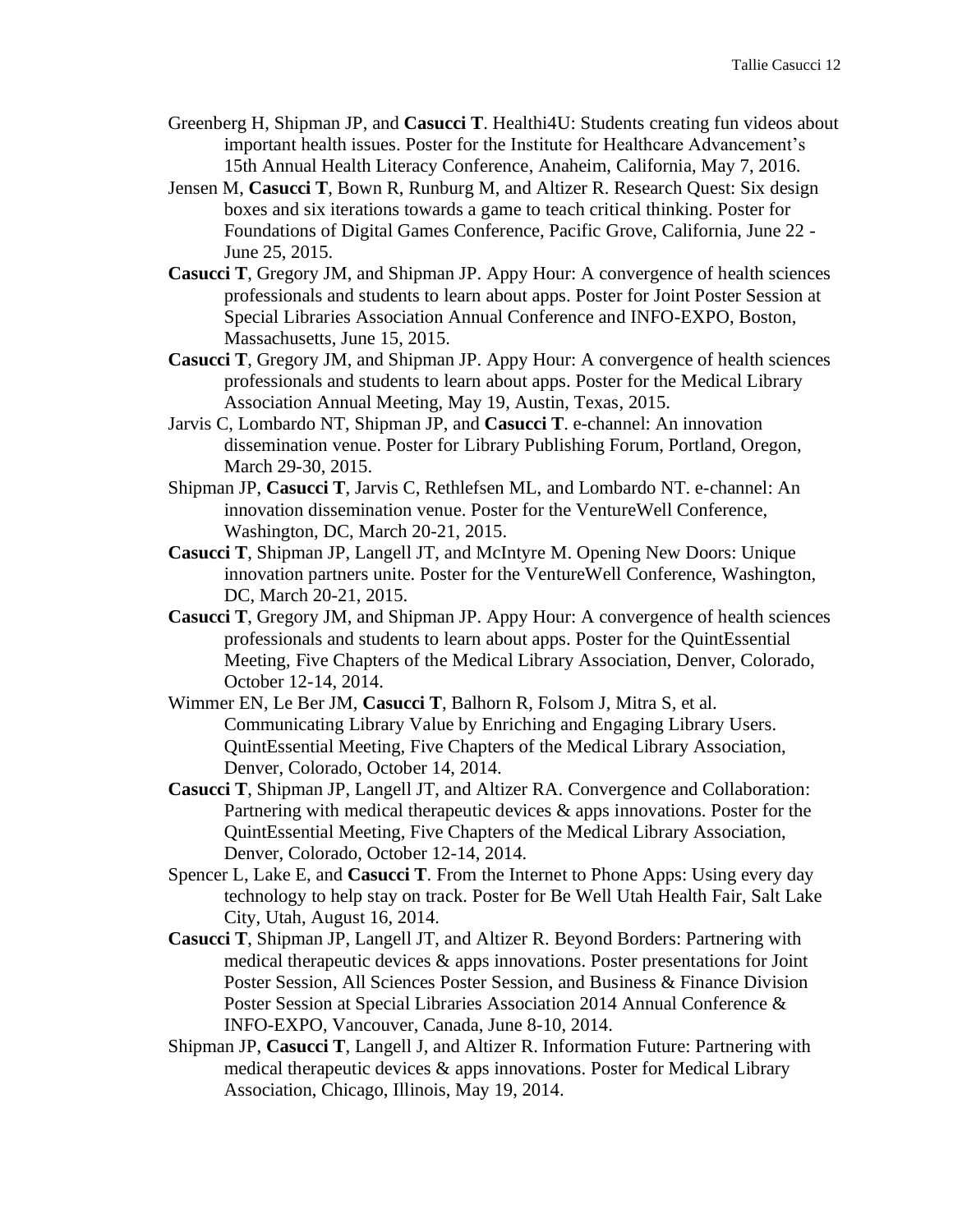- Wimmer EN, **Casucci T**, Le Ber JM, Balhorn R, Folsom J, Mitra S, and Mossbarger S. Assessing Strategies to Communicate Library Value. Poster for Medical Library Association, Chicago, Illinois, May 18, 2014.
- Reed J, LeMire S, Adamczyk A, **Casucci T**, Kraus P, Le Ber JM, Morrison D, Mowdood A, Wimmer EN, and Shipman JP. Innovation, Imagination and Librarians. Poster for Utah Library Association, Sandy, Utah, May 1-2, 2014.
- Wimmer EN, **Casucci T**, Le Ber JM, Balhorn R, Folsom J, Mitra S, and Mossbarger S. Communicating Library Value by Enriching and Engaging Library Users. Poster for Utah Library Association, Sandy, Utah, May 1-2, 2014.

#### **Games, Blinded Review**

Jensen M, **Casucci T**, Bown R, Runburg M, and Altizer R. Research Quest: Critical thinking through video games and interdisciplinary collaboration. Game for Foundations of Digital Games Conference, Pacific Grove, California, June 22 - June 25, 2015.

#### **Exhibitions**

- **Casucci T**. Women Scientists. Unrequired Reading Exhibit in March 2019 for Women's History Month at the J. Willard Marriott Library, University of Utah.
- **Casucci T**, and Mowdood A. Rocktober. Unrequired Reading Exhibit in October 2018 at the J. Willard Marriott Library, University of Utah.

#### **Media/Press**

- Interviewed: O'Shea, P. (December 19, 2021). Versatilist with Brandon Patterson, Tallie Casucci & Tony Sams. *The Versatilist* [podcast]. Available at: <https://bit.ly/32gGbi0>
- Interviewed: Panuncial D. (November 1, 2019). Librarians, Start New Game: How academic librarians support videogame scholars. *American Libraries Magazine*. Available at: [https://americanlibrariesmagazine.org/2019/11/01/librarians-start](https://americanlibrariesmagazine.org/2019/11/01/librarians-start-new-game-videogame-collections/)[new-game-videogame-collections/.](https://americanlibrariesmagazine.org/2019/11/01/librarians-start-new-game-videogame-collections/)
- Appeared: Spencer S. Eccles Health Sciences Library. (May 18, 2017). *Lola the Librarian* [video]. Available at: [https://youtu.be/if4tIQ637QQ.](https://youtu.be/if4tIQ637QQ)

#### **Newsletters and Blogs, Frequent Contributor**

- Accelerate Learning Community, University of Utah Health. 2019-present. Available at: <https://accelerate.uofuhealth.utah.edu/>
- Lassonde Entrepreneur Institute News, University of Utah. 2019-present. Available at: <https://lassonde.utah.edu/news/>
- Marriott Library Newsletter, University of Utah. 2018-present. Available at: <https://newsletter.lib.utah.edu/>
- @theU, University of Utah Newsletter. 2016-present. Available at: <https://attheu.utah.edu/>
- Spencer S. Eccles Health Sciences, Library News. 2015-2017. Available at: [https://library.med.utah.edu/blog/eccles/.](https://library.med.utah.edu/blog/eccles/)
- Spencer S. Eccles Health Sciences Library, eSynapse Newsletter. 2014-2015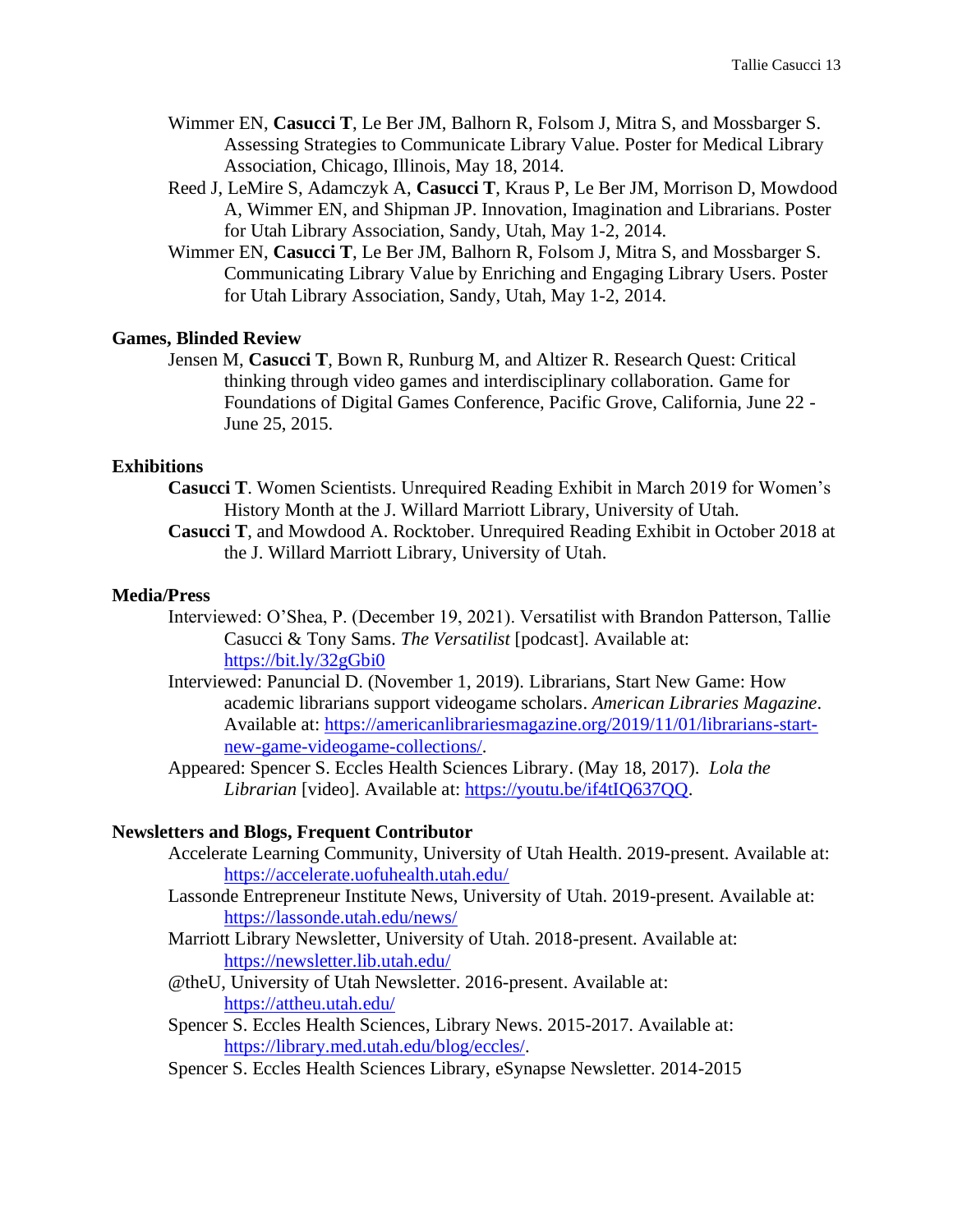## **Teaching**

#### **Semester or Embedded Courses, University of Utah**

- E-LEAP: Social & Ethical Implications of Engineering (LEAP 1501). Instructor: Stephan Maisch. 5 library sessions for two E-LEAP sections during the fall semesters with about 25-30 students in each section. 2019-present
- STEM Refuge LEAP (LEAP 1100 & LEAP 1101). Instructor: Stephan Maisch. 4 library sessions in the summer and fall semesters with about 15 first-year students. 2019
- Block U: Work, Wellness & the Great Outdoors (UGS 2300 & UGS 2305). Instructors: Julie Metos (2018-2020) and Ryan Weatherwax (2020-present). 1-5 sessions in fall and spring semesters with about 20 students. Fall 2018-present
- Serious Games (EAE 6025). Co-teaching with Fernando Rodriguez, Entertainment Arts and Engineering faculty, in Spring 2021. Previously co-taught with Ashley Brown (2017-2019) and Roger Altizer (2016, Special Topics course). We teach Serious Games during the spring semesters with about 7-15 graduate students. Spring 2016-2019, 2021
- Career as a Product (PHARM 7850). Co-taught with Don Blumenthal, College of Pharmacy faculty. 2017-2020
- Topics in Medicine: Clinical Clerkship in Obstetrics and Gynecology. 1-4 sessions for each clerkship rotation. Each rotation has about 15 third-year medical students. 2014-2017
- Topics in Medicine: Clinical Clerkship in Pediatrics. 1-3 sessions for each clerkship rotation. Each rotation has about 15 third-year medical students. 2014-2016

#### **Selected Guest Lectures, University of Utah**

- Patent Searching. Research Education REd course with Alfred Mowdood. 5 attendees. September 17, 2020.
- Company Launch Program (Lassonde Entrepreneur Institute). Instructor: Anne Bastien. Guest lecture with Lorelei Rutledge and Alfred Mowdood on library entrepreneurship resources. 7 students. Summer 2020
- Block U: Entrepreneurship and the Startup Methods (ENTP 1020). Instructor: Heidi Herrick. Guest lecture with Alfred Mowdood on patents. 25 students. Spring 2020
- Patent Searching. Online Research Administration Training Series (RATS) course with Alfred Mowdood. 7 registered attendees. March 25, 2020
- Introduction to PreMed/PrePA (UGS 1020). Instructor: Mayumi Kasai. Guest lecture with Alfred Mowdood on Anatomy.TV, test preparation materials, and library resources to about 30 students each semester. Spring 2020-present
- Health Program Planning I (H EDU 4210). Instructor: Jennifer Lehmbeck. Guest lecture with Alfred Mowdood and hands-on work with about 15 students. Spring 2020 present
- Research Ethics (PHIL 7570). Instructor: Caren Frost. Guest lecture on intellectual property with Alfred Mowdood with about 20 students. Spring 2020-present
- Scientific Inquiry (CSD 7930). Instructor: Andrea Ash. Guest lecture and hands-on practice with about 40 students. Spring 2020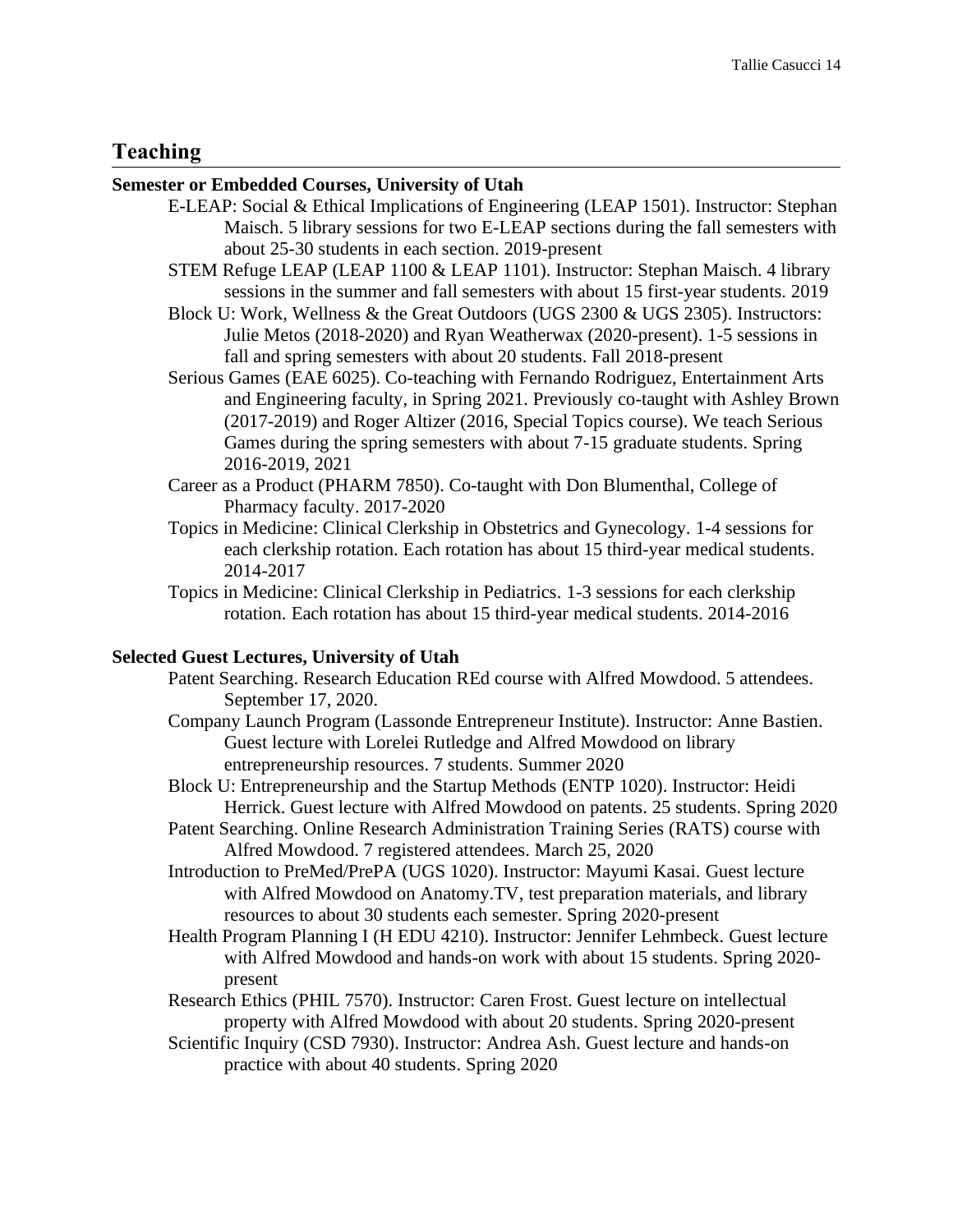- Research Methods in Communication Science Disorders (CSD 4700). Instructor: Robert Kraemer. Guest lecture and hands-on practice with Lorelei Rutledge and Alfred Mowdood with about 40 students. Spring 2020
- Introduction to Technology Commercialization and Intellectual Property. Research Administration Training Series (RATS) course with Paul Corson (TVC) and Alfred Mowdood for about 20 attendees. Fall 2019
- Dissertation Boot Camp. Organizer: Marie Pavia. EndNote Workshop. About 5 students each semester. Fall 2019-present
- Technical Communications and Writing for Engineers (ECE 3030). Instructor: Josh Lenart. Guest lecture on forming a research question and searching library databases with about 40 students. Fall 2019
- bioInnovate I (BME 6081). Instructor: Tomasz Petelenz. Guest lecture with Alfred Mowdood on searching for patents each fall semester with about 15 students. 2019-present
- Strategies for College Success (EDPS 2600). Instructor: Nile Brandt. Library tour and guest lectures for two sections with Alfred Mowdood each summer semester with about 30 students in each section. 2019-present
- Diversity in Health (H EDU 5300). Instructor: Jackie Farnsworth. Guest lectures with Alfred Mowdood each semester to 1-5 sections with about 30 in each section. 2019-present
- Materials Innovation (MSE 5510). Instructors: Jeff Bates and Taylor Sparks. Guest lecture with Alfred Mowdood on why patents matter and searching for patents with hands-on practice each spring semester with about 10-27 students. 2019 present
- Physical Activity Epidemiology (KINES 3670). Instructor: Wonwoo Byun. Guest lecture and hands-on work each spring semester with 20-60 students. 2019-present
- bioDesign I (BIOEN 3801). Instructor: Tomasz Petelenz. Guest lecture on patent searching with Alfred Mowdood each spring semester for about 95 students. 2019-present
- Electronic Marketing for Parks, Recreation, and Tourism Services (PRT 5460). Instructor: Troy Bennett. Market research support within Canvas discussion board. Spring 2019
- Skill Building Series #7 Sharpening Our Literature Review Skills. Guest lecture for 18 members of the Inpatient Nursing Informatics Team with hands-on practice. Spring 2019

Exploration of the Movement Sciences (KINES 2500). Instructors: Maria Newton and Tim Brusseau. Guest lecture with Alfred Mowdood on library resources for upcoming assignments each spring semester for about 130 students. 2019-present

- Promoting Physical Activity in the Community (KINES 4900). Instructor: Joshua LaReaux Guest lecture with Alfred Mowdood on library resources for upcoming assignments with about 120 students. Spring 2019
- Graduate Seminar (NUIP 7850). Instructor: Scott Summers. 1-2 guest lectures on library resources, PubMed, and EndNote each year with about 15 students. 2019-present
- Living with Chronic Diseases (H EDU 3290). Instructor: Anita Leopardi. Guest lecture on library resources for upcoming assignments with about 45 students. Spring 2019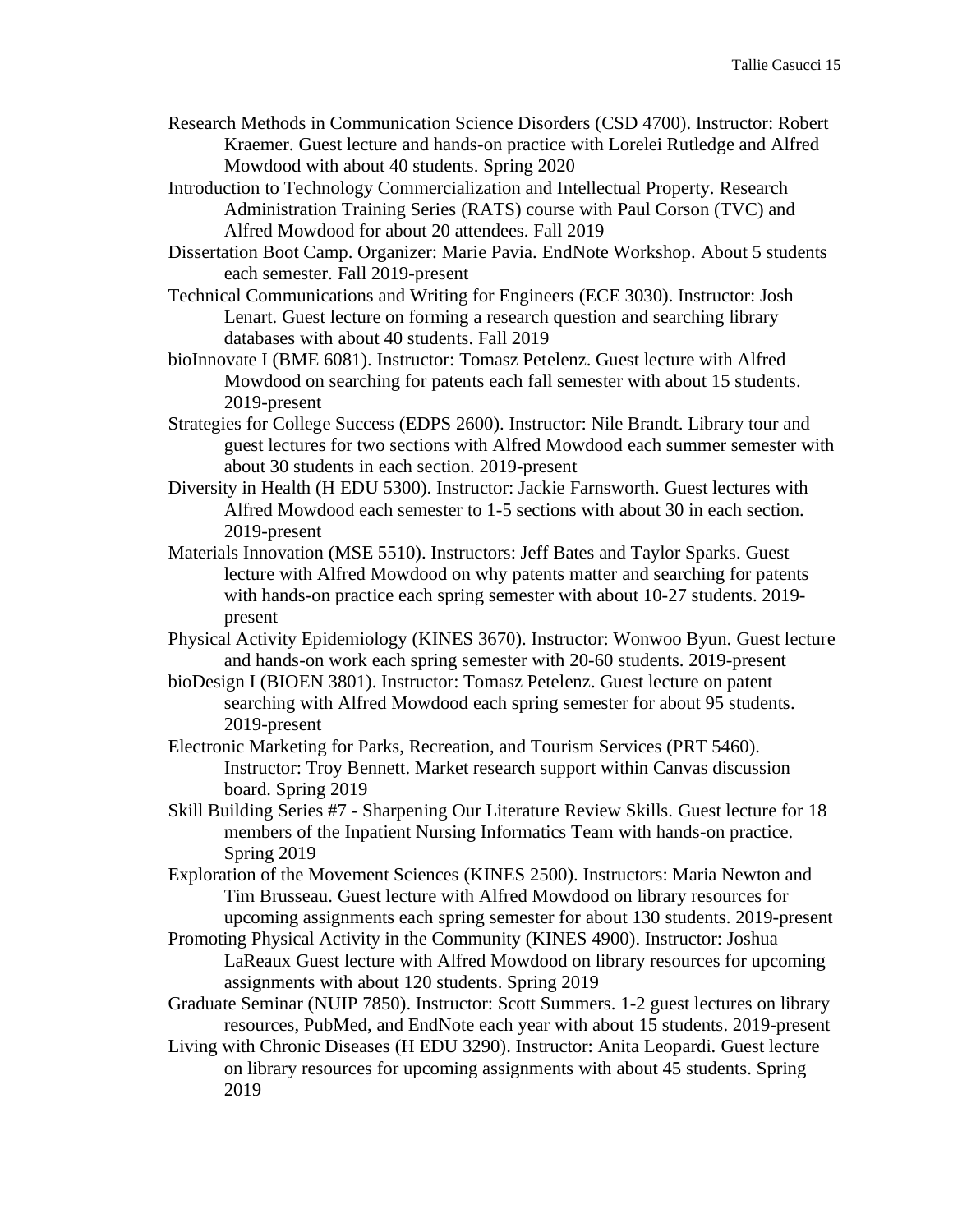- PAC-12 Chinese Athletics coaches' English for International Students. Library tour and guest lecture with ~15 coaches/students. Fall 218
- Innovation Roadmap (BUS 3050 / HONOR 3050 / UGS 3050). Instructor: Kathy Hajeb. Guest lecture on library innovation resources with Alfred Mowdood and TJ Ferrill with about 30 students. Fall 2018
- Health Practicum I (H EDU 4600). Instructors: Anita Leopardi & Jennifer Lehmbeck. Guest lecture with Alfred Mowdood on library resources, government data and reports, and literature searching for practicum project each fall semester with about 15 students. 2018-present
- Foundations in Recreational Therapy (RecTH 3330). Instructor: Steven Bell. Library tour and guest lecture on library resources. About 40 students each fall semester. 2018 present
- Principles of Evidence-based Practice (ATSM 4010). Instructor: Justin Rigby. Guest lecture with Alfred Mowdood on library resources with hands-on research question and search strategy development with PICO model. About 21 students each fall and summer semester. 2018-present
- Interpreting Research (PRT 6550 / KINES 6550). Guest lecture with Alfred Mowdood on library resources, searching techniques, literature reviews, and EndNote. About 10 graduate non-thesis track HK and PRT students each fall semester. 2018 present
- Introduction to Research and Assessment (H EDU 4300). Instructor: Julia Franklin. Guest lecture with Alfred Mowdood on library resources and searching techniques with hands-on practice with 65 students. 2018-present
- Financial Management (PRT 5395). Instructor: Troy Bennett. Guest lecture with Alfred Mowdood and hands-on work with about 40 students. Fall 2018
- Data in Sports Medicine (ATSM 6260). Instructor: Charlie Hicks-Little. Library tour and guest lecture with Alfred Mowdood and hands-on work with about 10 students. Fall 2018
- Introduction to Research Methods (KINES 7102). Instructor: Wonwoo Byun. Guest lecture with Alfred Mowdood on library resources, searching techniques in PubMed and Scopus, and EndNote with hands-on practice each fall semester with about 20-30 students. 2018-present
- Huntsman Oncology Nursing Residents (HONR). Guest lecture and hands-on practice concerning evidence-based practice (asking, acquiring, appraising) with about 10 residents and 3 nurse educators. 1-2 sessions per year. 2018-present
- Technical Communication for Engineers (CVEEN 3100). Instructor: Josh Lenart. Guest lecture and hands-on work with 20-40 students each fall and spring semester. Spring 2018-present
- Research Methods in Aging (GERON 6003). Biomedical research support within Canvas for masters students in the Gerontology Interdisciplinary Program, College of Nursing. ~10 students. Spring 2018-present
- Child Psychiatry Residents at University Neuropsychiatric Institute. Instructor: Anne Lin. Guest lecture and hands on practice concerning evidence-based practice, PubMed searching, and library resources. Usually 1-3 sessions each year with about 8 residents. 2018-present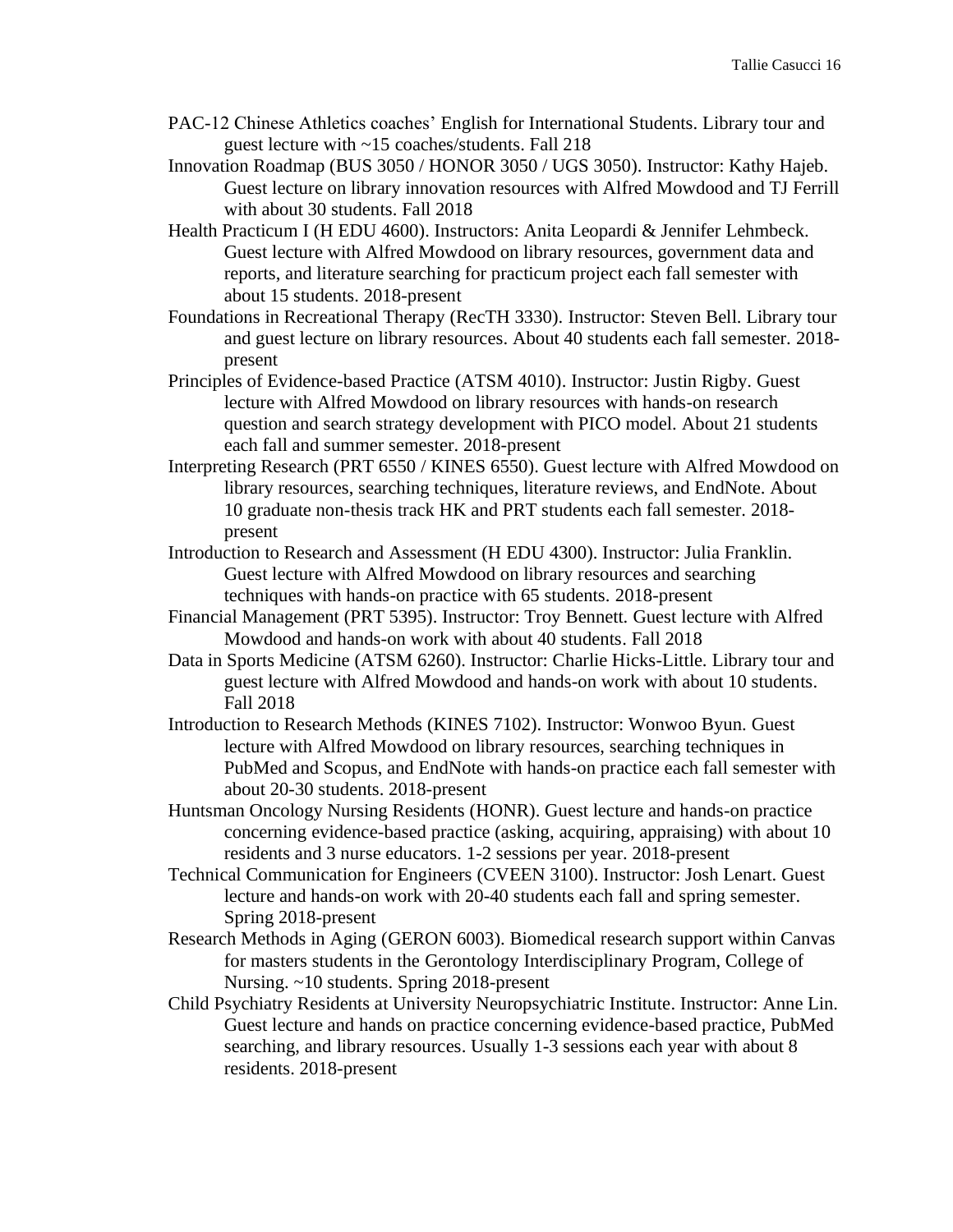- Bench-2-Bedside Workshop. Presentation about the Libraries Innovation Team for 70+ participants. 2016-present
- iCorps Workshop. Presentation to about 40 people each year on library resources, especially innovation support, 2015-2019

#### **Professional Continuing Education Courses**

- **Casucci T**, and Altizer R. Playing Around with Serious Games in Education. Preconference workshop for Utah Library Association 2018 Annual Conference "Level Up!" Provo, Utah. May 16, 2018. 3 hour workshop.
- **Casucci T**, Altizer R, and Wimmer EN. Playing Around with Serious Games in the Health Sciences Education. Workshop for 4<sup>th</sup> Annual Education Symposium: Enhancing Quality of Health Sciences Education. University of Utah's Academy of Health Sciences Educators' Annual Symposium. Salt Lake City, Utah. September 28, 2017. 75 minute workshop, with enduring materials, for  $\sim$  30 participants.
- **Casucci T**, and Shipman JP. Innovation through Information Tools and Expertise. Continuing Education Course for the Annual Meeting of Medical Library Association, Seattle, Washington. May 27, 2017. 5 hour course, with enduring materials, for ~12 participants.

### **Service**

#### **International**

*BMC Health Services Research*, peer reviewer, 2021

- *Teaching and Learning in Medicine: An International Journal*, group peer reviewer, 2019
- *Journal of the Medical Library Association*, peer reviewer, 2018-present

Medical Library Association, 2018 National Program Committee, 2016-2018

- Special Libraries Association, 2014 Annual Conference & INFO-EXPO, Vancouver BC 2014 Program Committee, 2014
- Special Libraries Association, Biomedical and Life Sciences Division, Medical Section Chair, 2014

*Science & Technology Libraries*, peer reviewer, 2013

Medical Library Association Annual Meeting Official Blog Correspondent, May 2012

#### **National**

- Association of College and Research Libraries, Science and Technology Section (ACRL/STS), Awards Committee, 2022-present
- Association of College and Research Libraries, Evidence Synthesis Methods Interest Group, Evidence Synthesis Peer Mentorship Program, Mentor, 2021-present
- Patent and Trademark Resource Center Association, Secretary (elected annually), 2021 present
- Patent and Trademark Resource Center Association, Publications Committee, 2020 present

Patent and Trademark Resource Center Association, Conference Committee, 2020 present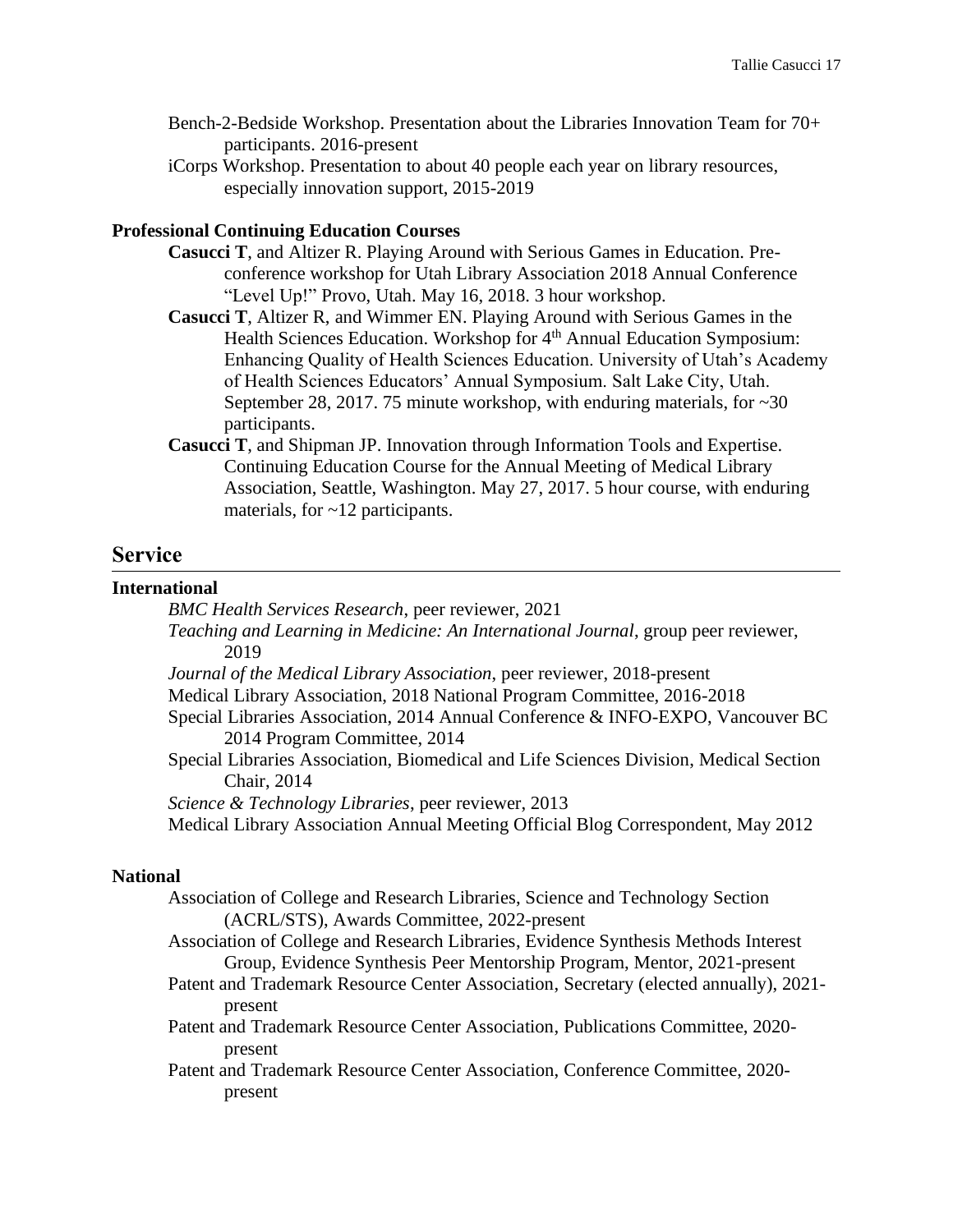Games4Health Challenge, Judge and Mentor, 2015-2017

#### **Regional**

Nature and Human Health Network – Utah, member, 2021-present Utah Libraries Association, Awards Committee, 2018-2019 Midcontinental Chapter of the Medical Library Association, Honors and Awards Committee, 2018-present, Chair, 2020-2021 Utah's Older Adult Opioid Misuse Working Group, 2018-present Utah Entrepreneur Challenge, People's Choice Prize judge, 2018-present Special Libraries Association, Rocky Mountain Chapter, Director (elected), 2017-2018 2016 Joint Midwest/ Midcontinental Chapters of the Medical Library Association Meeting, Program Committee, 2015-2016 Special Libraries Association, Rocky Mountain Chapter, Academic Relations Chair, 2015-2016 Midcontinental Chapter of the Medical Library Association, Education Committee, 2012-2015 Special Libraries Association Pittsburgh Student Group, Business Manager, 2011-2012 Special Libraries Association Pittsburgh Student Group, Operation Medical Libraries Coordinator, 2011-2012 **University of Utah, Campus-Wide** Libraries Business & Innovation Team, 2022-present XR Classroom Task Force, 2021 Honors College Thesis Awards, Marriott Library Thesis Award, judge, 2020-present Health & Kinesiology Student's Thesis Committee, 2018-2020 Libraries Evidence Synthesis Services Group, 2018-present Graduate Council, 2018-2019 Edible Gardens Volunteer, 2018-present

Evidence Based Practice Committee, Dissemination Subcommittee, 2018-present

Ask My Research Assistant (Ask MyRA) email correspondent, April 2014-August 2015, March 2017-January 2018

Evidence Based Practice Committee, Education Subcommittee, 2017-present

Evidence Based Practice Committee, 2017-present

Imagine Perfect Care, Connector, 2017-present

U Health Academic Integration Task Force, Learning Accelerators (formerly New Technologies) Workgroup, 2017-2018

Faculty Chair, Healthi4U, 2017

U Health Resiliency Center, Wellness Champion for Eccles Library, 2017-2018

Entrepreneurial Faculty Scholars, member, 2016-present

Women's Club Soccer, Faculty Advisor, 2016-present

Planning Committee for Tech Tuesday & InfoFair, 2015

Healthi4U, Faculty Co-Chair, 2015-2016

Academy of Health Sciences Educators, 2015-present

Bench-2-Bedside Competition's Eccles and Marriott Libraries Award, judge, 2015 present

Libraries Innovation Team, Co-Chair, 2014-2017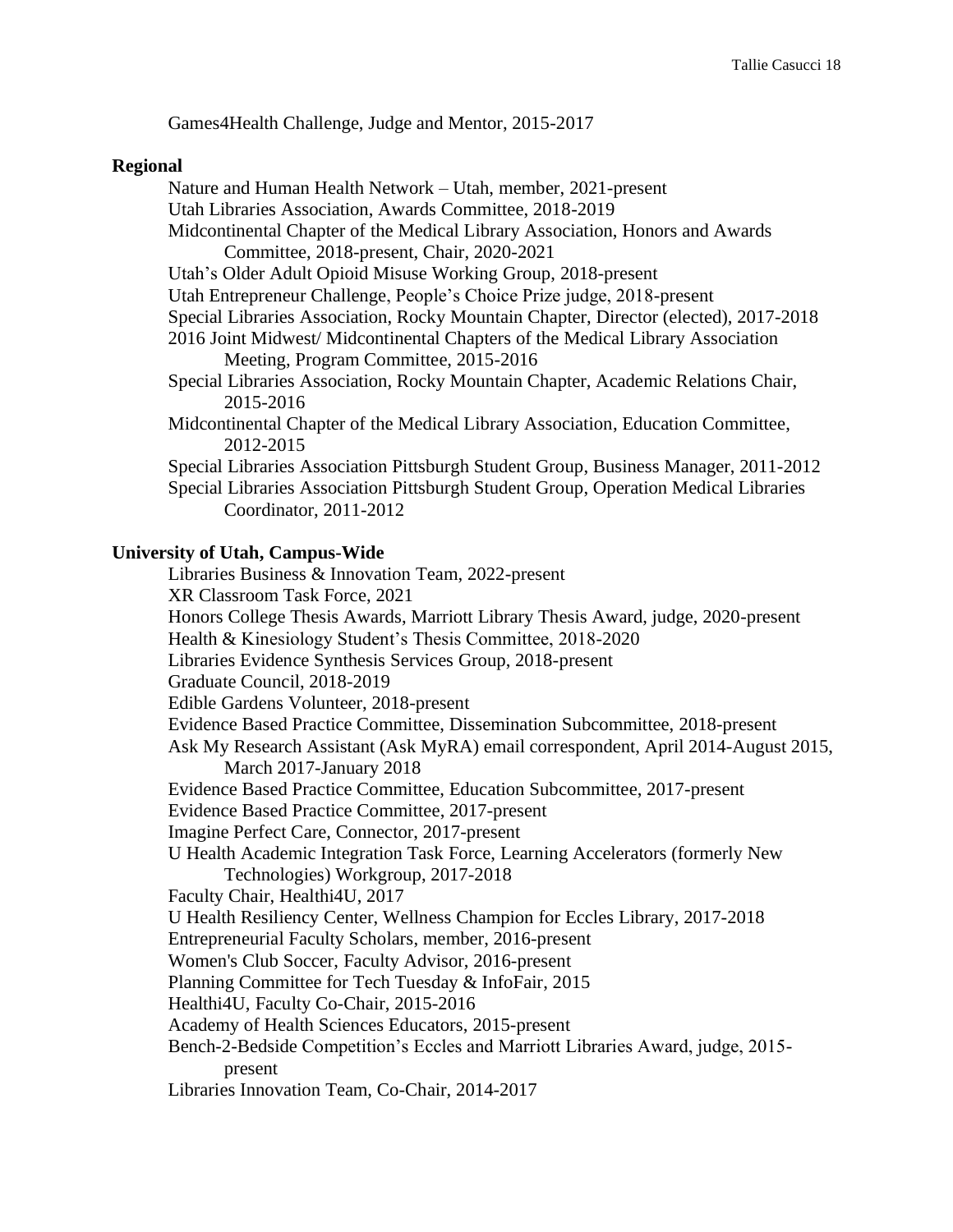Libraries Innovation Team, 2014-2021

Health Literacy Interest Group, 2014-2018

Women in Health, Medicine & Science (WiHMS; formerly Women in Medicine & Science, WiMS), 2014-present

Bench-2-Bedside Competition's Sex and Gender Differences Award, judge, 2014

#### **University of Utah, J. Willard Marriott Library**

Search Committee for *Associate Dean for Collections and Scholarly Communication*, 2021 Faculty Review Committee, Tenure-line Subcommittee, 2021-present Faculty Review Committee, 2021-present Search Committee for *Evidence Synthesis Librarian*, 2019-2020 Business Team, 2019-2021 Science, Engineering, Mines, & Health (SHEM) Team, Chair, 8/2018-present Hooplaza 2018 Planning Committee, 2018 Search Committee for *Graduate and Undergraduate Services Librarian*, 2018 ORCID team, 2018-present Science, Health, Engineering, & Mines (SHEM) team, 2018-present Faculty Council, 2018-present

#### **University of Utah, Spencer S. Eccles Health Sciences Library**

Search Committee for *Evidence Retrieval and Synthesis Librarian*, Chair, 2017 Communication Advisory Committee, Co-Chair, July 2016-July 2017, and Chair, July 2017-January 2018 Reference and Education Team, 2016-2018 Communicate Value Strategic Direction Committee, Co-Chair, 2016 Search Committee for *National Training Office Trainer*, 2016 Journal Club, 2015-2016 Priscilla M. Mayden Lecture 2016 Planning Committee, 2015-2016 Search Committee for *e-channel Specialist*, 2014 e-channel Team, 2014-2018 Search Committee for Public Services *Library Aide* (5xs), 2014-2015 Faculty Council, 2014-2018 Web Content Team, 2014 Communicate Value Strategic Direction Committee, 2014-2016 Education Team, 2014-2016 Public Services Team, 2014-2016 Journal Evaluation Team, 2014-2018 RefShare, 2014-2016

#### **Community Service**

Salt Lake Climbers Alliance, Librarian, 2021-present Black Rosy-Finch Study (Wild Utah Project, USFS, Utah DNR, Tracy Aviary, Utah State

University), citizen scientist, 2020-present

Wasatch Wildlife Watch: Camera Trapping Study (Biodiversity and Conservation Ecology Lab at the University of Utah, Wild Utah Project, Salt Lake City Parks